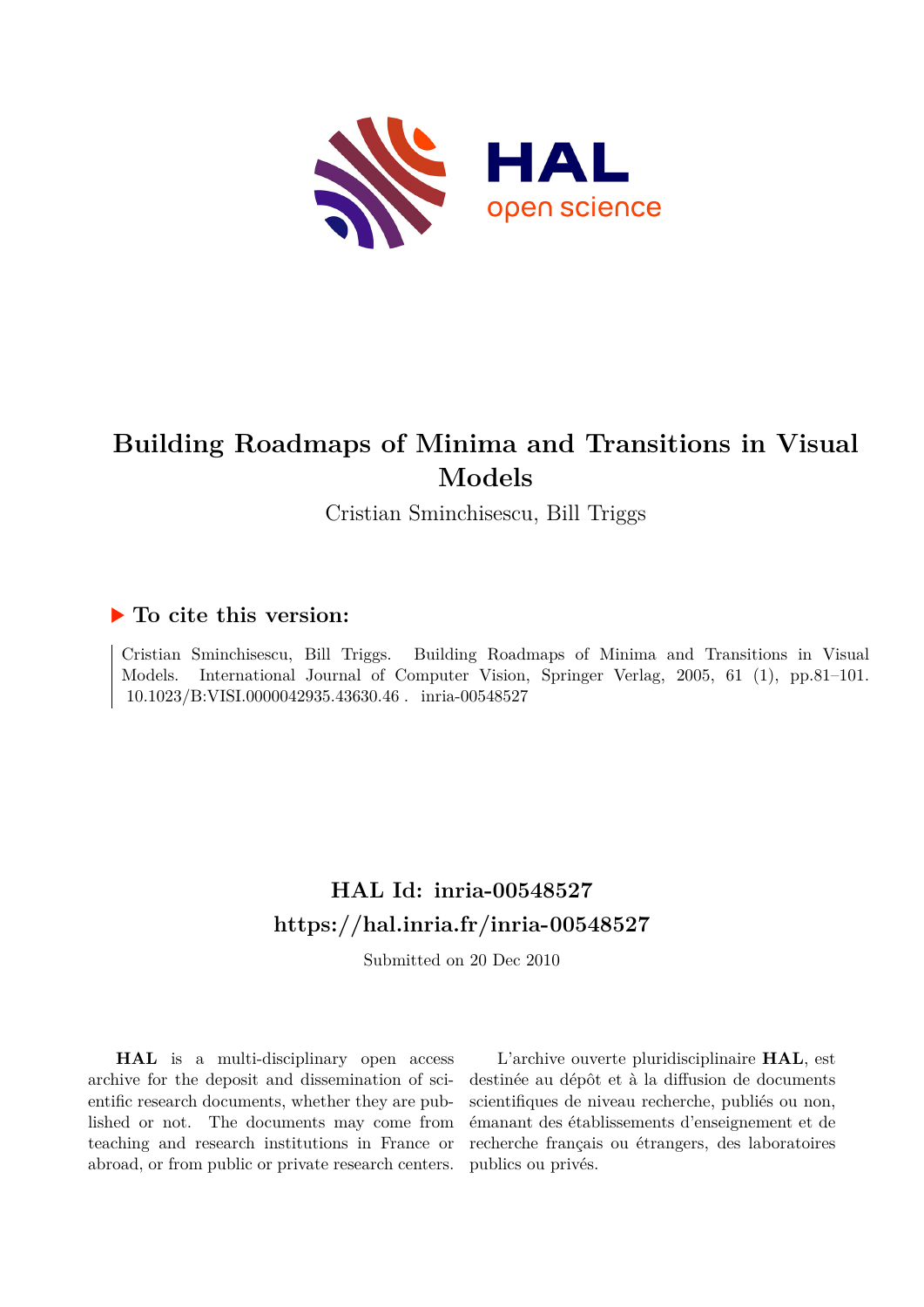### **Building Roadmaps of Minima and Transitions in Visual Models**

**Cristian Sminchisescu**

University of Toronto, Department of Computer Science Toronto, Ontario, M5S 3G4, Canada *crismin@cs.toronto.edu, www.cs.toronto.edu/˜crismin*

**Bill Triggs**

INRIA Rhˆone-Alpes, GRAVIR-CNRS 655 avenue de l'Europe, 38330 Montbonnot, France *Bill.Triggs@inrialpes.fr, www.inrialpes.fr/movi/people/Triggs*

#### **Abstract**

*Becoming trapped in suboptimal local minima is a perennial problem when optimizing visual models, particularly in applications like monocular human body tracking where complicated parametric models are repeatedly fitted to ambiguous image measurements. We show that trapping can be significantly reduced by building 'roadmaps' of nearby minima linked by* transition pathways *— paths leading over low 'mountain passes' in the cost surface — found by locating the* transition state *(codimension-1 saddle point) at the top of the pass and then sliding downhill to the next minimum. We present two families of transition-state-finding algorithms based on local optimization. In* eigenvector tracking*, unconstrained Newton minimization is modified to climb uphill towards a transition state, while in* hypersurface sweeping*, a moving hypersurface is swept through the space and moving local minima within it are tracked using a constrained Newton method. These widely applicable numerical methods, which appear not to be known in vision and optimization, generalize methods from computational chemistry where finding transition states is critical for predicting reaction parameters. Experiments on the challenging problem of estimating 3D human pose from monocular images show that our algorithms find nearby transition states and minima very efficiently, but also underline the disturbingly large numbers of minima that can exist in this and similar model based vision problems.*

**Keywords:** *Model based vision, global optimization, saddle points, 3D human tracking.*

# **1 Introduction**

Many visual modeling problems can be reduced to cost minimization in a high dimensional parameter space. Local minimization is usually feasible, but practical cost functions often have large numbers of local minima and it can be very difficult to ensure that the desired one is found. Exhaustive search is seldom feasible in more than about 2–3 dimensions, so global optimizers are typically built around heuristics for finding 'good places to look next'. This includes both deterministic methods like branch-and-bound and pattern search, and stochastic importance samplers like simulated annealing [26], genetic algorithms and tabu search [18].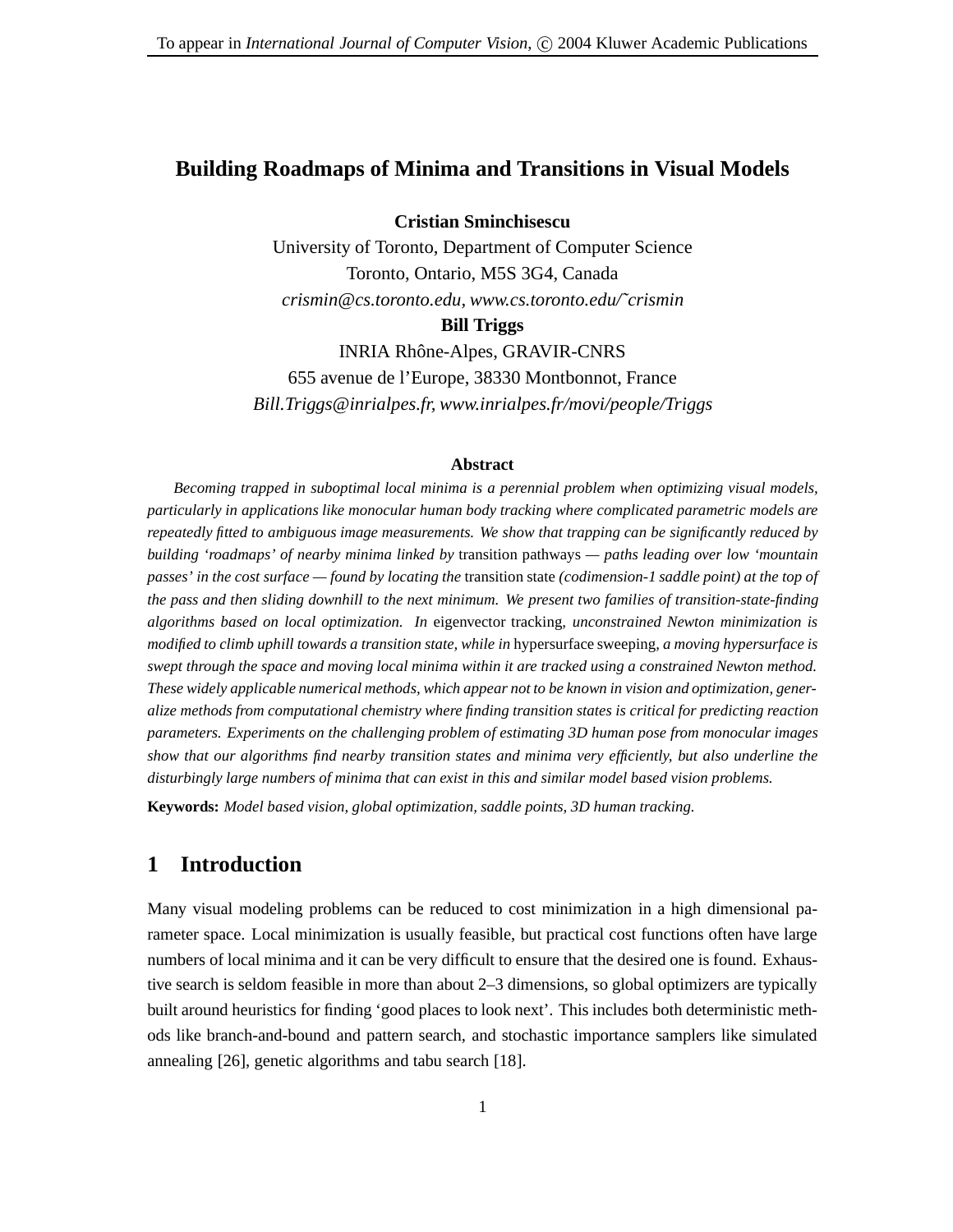Unfortunately, global optimization remains expensive with any of these methods. In this paper we develop an alternative strategy based on building 1-D 'roadmaps' linking the salient nearby minima. Each local minimum has a basin of attraction within which local optimization converges to it. Roughly speaking, our strategy is to start from a given minimum and to search for low lying 'mountain passes' that lead away from its basin of attraction, finding the new minima they lead to by sliding downhill using local optimization. The procedure is repeated recursively to build up a roadmap linking the neighboring minima. More precisely, any minimum-peak-cost path connecting two minima passes through a special state at its highest point, at which the path crosses the brow of the pass and begins to descend. Such "transition states" are saddle points (the gradient of the cost function vanishes there) at which the cost has a local maximum in the direction of the path and a local minimum in all orthogonal directions. Technically, transition states are "codimension 1" saddle points — ones with one negative and (in n dimensions)  $n-1$  positive principal curvatures (Hessian eigenvalues). At the heart of our approach are two families of efficient numerical methods for locating the transition states surrounding a given local minimum (see, for instance fig. 4 on page 15).

Although there are many algorithms for finding local minima, it seems that finding transition states has generally been considered to be intractable, and we know of little previous work in the vision or optimization communities on methods for this. However such methods do exist in the computational chemistry / solid state physics community, where transition states are central to the theory of chemical reactions<sup>1</sup>. Both of our classes of transition-state-locating algorithms have roots in chemistry, and both are based on modified forms of local Newton minimization. **Eigenvector tracking** redefines a standard damped Newton minimization to converge uphill to a saddle point of the desired signature, while **hypersurface sweeping** sweeps a moving hypersurface through the space, using a constrained Sequential Quadratic Programming like iteration to track moving local minima within it. These methods should be useful in many visual modeling problems where local minima cause difficulties. Examples include model based tracking, reconstruction under correspondence ambiguities, and various classes of camera pose and calibration problems. In this paper, we present experimental results on monocular model based human pose estimation.

**Contents:** §2 describes our motivation and overall strategy. §3 discusses related trajectory methods in computational chemistry and global optimization. §4 introduces damped Newton methods for locating transition states, and discusses their relation to local minimization algorithms. §5 and §6 detail our Eigenvector Tracking and Hypersurface Sweeping algorithms. §7 illustrates the methods on a 2D toy problem. §8 presents our main experiments on locating minima during monocular

<sup>1</sup> Atomic assemblies can be modeled in terms of the potential energy induced by interactions among their atoms, *i.e*. by an energy function defined over the high-dimensional configuration space of the atoms' relative positions. A typical assembly spends most of its time near an energy minimum (a stable or quasi-stable state), but thermal perturbations may sometimes cause it to cross a transition state to an adjacent minimum — a chemical reaction. The peak energy of the lowest transition path joining two minima is the main determinant of the likelihood of such a perturbation, and hence determines the dominant reaction rate and mechanism.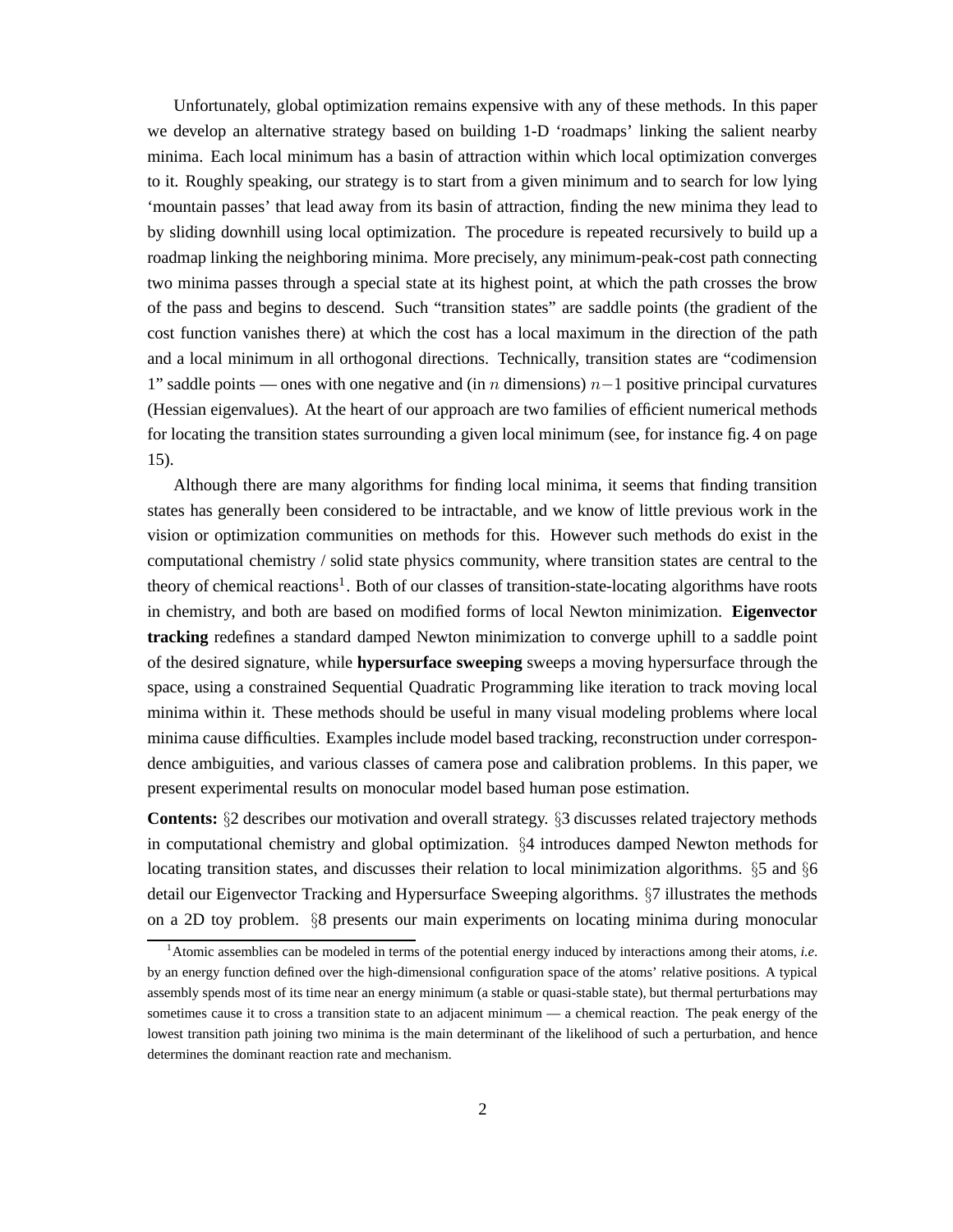reconstruction and tracking of 3D human body pose. §9 concludes the paper and discusses possible directions for future research.

# **2 Motivation and Overall Strategy**

**Overall strategy:** Below we will focus on numerical strategies for locating nearby transition states starting from a given minimum. Here we briefly describe how these are used to build "roadmaps" of local minima, thus allowing quasi-global (or at least, somewhat less local) minimization of smooth cost functions with many local minima. Our basic strategy is simply to locate transition states (saddle points that have exactly one negative principal curvature) with one of the methods described below, then to slide downhill using local optimization to find the neighboring minima they lead to. Transition states are interesting because the highest point of any locally-minimal-peak-cost path between two minima of a smooth function is necessarily a transition state, and lower-cost paths tend to lead to lower-cost minima. However, the methods studied here can be generalized to find saddle types with larger numbers of negative principal curvatures, if desired.

The transition-state based search method is initialized at one or more known minima, and a working queue of local minima is maintained. At each step, the lowest cost minimum is popped off the queue, transition state searches in several directions are initialized from it, and for each successful search the corresponding neighboring minimum is found by local descent, checked for rediscoveries (within numerical tolerance), and if novel, re-enqueued. In favorable cases the algorithm can be run to completion<sup>2</sup>, but if there are too many minima to enumerate explicitly, it can be limited to a fixed number of searches or function evaluations, in which case it tends to find nearby and relatively low-lying minima. This is useful in tracking, as mistracking is more likely to lead to a nearby minimum than a distant one.

**Advantages of the transition state based approach:** The above method works efficiently in many dimensions, and in practice it is close to linear in the number of minima that need to be enumerated. This good performance is made possible by the fact that transition state location methods are able to use local properties of the cost function to steer the search towards globally meaningful regions (transition states), from which other minima are easily found. In comparison, exhaustive search is infeasible in more than a few dimensions, and methods that search for nearby minima by patterned or purely random sampling also tend to become inefficient in high dimensional problems. Volume increases rapidly with radius in high dimensions, so the low-cost 'cores' of minima tend to be extremely small compared to their higher-cost surroundings. Thus, if random samples based at one minimum are spread widely enough to reach an adjacent minimum — and neighboring minima are

<sup>&</sup>lt;sup>2</sup>It is straightforward to modify this heuristic search method to run indefinitely and converge with probability one simply by adding a random sampling element that is applied, perhaps with an exponentially decreasing probability in order not to degrade the efficiency of the method (*e.g*. consider the following: any time the number of function evaluation or saddle searches reaches an upper bound, say  $U_b$ , sample a point at random, optimize to find a local minimum, include it in the working set and increase  $U_b$ ).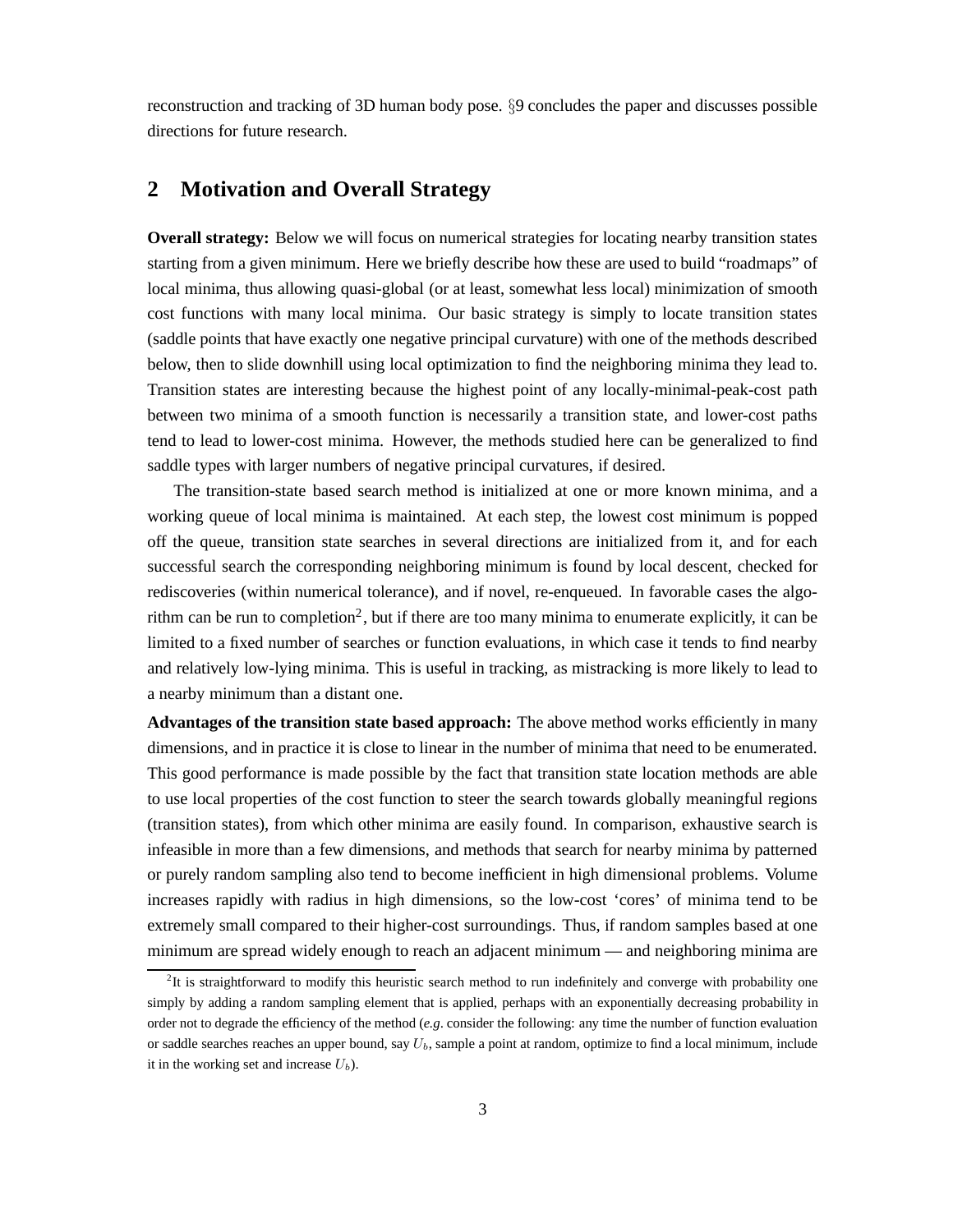often separated by significant distances in parameter space (see fig. 7 below) — they will necessarily also be spread rather thinly owing to the large volume covered, so they can easily miss the minimum altogether, and even if not, they are much more likely to hit the high-cost shoulders of its basin of attraction than in its low-cost 'core'. Hence, even with random or pattern sampling, it is necessary to add a local optimization stage to push samples towards the high-likelihood regions in the 'cores' of the minima.

Moreover, in many applications where the cost function is very ill-conditioned, the sampling pattern needs to be tailored to the local shape of the cost surface to avoid massive sample wastage, as local minima tend to be distributed preferentially along low-cost-change / ill-conditioned directions. In particular, in monocular human tracking, there is substantial ill-conditioning owing to depth recovery ambiguities, and for any given image of the person there are many — usually thousands — of possible 3D kinematic solutions that need to be well sampled, all distributed along the ill-conditioned depth degrees of freedom. The above observations led us to develop the Covariance Scaled Sampling method [43, 46], but transition state search methods turn out to be even more effective at discovering such minima, as they easily find the transition states at the heads of elongated low-cost valleys. See [47] for a complementary minimum enumeration method, that exploits the forward/backward symmetry in the monocular human pose cost function in order to locate kinematic minima efficiently. See also [42] for a smoothing algorithm that reconstructs multiple plausible state trajectories for models where the multiplicity of solutions persists during tracking. Prior knowledge on typical human poses can be further used to learn application specific low-dimensional continuous generative models that are less ambiguous and allow more efficient search [41].

**Difficulties of transition state based approach:** Many efficient methods exist for finding local minima of smooth high dimensional cost surfaces. Minimization allows strong theoretical guarantees as the reduction in the function value provides a clear criterion for monitoring progress. For example, for a bounded-below function in a bounded search region, any method that ensures 'sufficient decrease' in the function at each step is 'globally convergent' to some local minimum [15]. Finding saddle points is much harder as there is no universal progress criterion and no obvious analogue of a 'downhill' direction. Newton-style iterations provide rapid *local* convergence near the saddle, but it is not so obvious how to find sufficiently nearby starting points. We will consider several methods that extend the convergence zone. We are mainly interested in saddles as starting points for finding adjacent minima, so we will focus on methods that can be started from a minimum and tuned to find nearby transition states. Efficient 'rubber band relaxation' methods also exist for finding the transition state(s) linking two given minima [35], but we will not need to consider this.

## **3 Transition State Location Strategies**

We start with a brief overview of the computational chemistry / solid state physics literature on locating transition states. This literature should be accessible to vision workers with high-school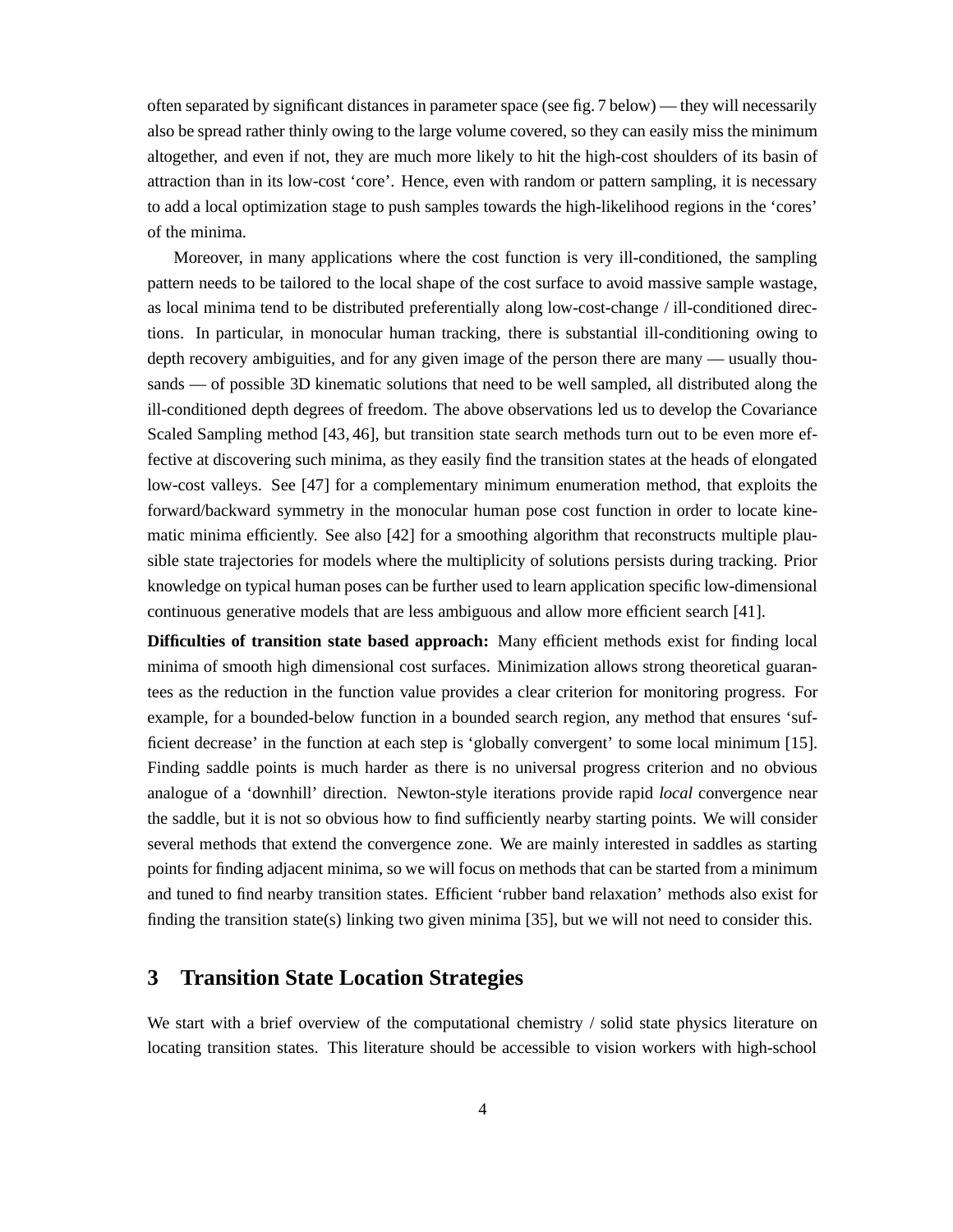chemistry and a working knowledge of optimization. However the underlying ideas can be difficult to disentangle from chemistry-specific heuristics, and some of the references are rather naive about numerical optimization issues. We therefore give a self-contained treatment of generalizations of two of the most promising approaches below, in the language of numerical analysis.

A transition state is a local minimum along its  $n-1$  positive curvature directions in parameter space, but a local maximum along its remaining negative curvature one. So transition state search methods are often formulated as a series of  $(n-1)$ -D minimizations, while moving or maximizing along the remaining direction. The main differences lie in the methods of choosing which directions to use.

**Eigenvector tracking methods** [10, 23, 7, 53, 54, 31, 22, 38, 33, 21, 11, 5] choose the ascent direction to be an eigendirection of the local cost function's Hessian (second derivative) matrix. A Newton based local minimization method is modified to locally increase the cost along the chosen curvature eigendirection, while still reducing it along the remaining eigendirections. In particular, if the lowest (most negative) curvature direction is chosen, the method attempts to find the lowest gradient path to a transition state by walking along the 'floor' of the local cost 'valley'. However success can not be guaranteed, as such valleys may continue indefinitely without leading to a saddle point [25, 49, 24]. Also, the method is not as canonical as it may seem: the eigendecomposition depends non-trivially on the coordinate system used, so, *e.g*., changing the relative scaling of variables changes the trajectory followed; and to ensure progress, "the same" eigenvector must be followed at each step, but there is no natural identification between eigenvectors at different points, so there is no canonical way to ensure this sameness.

An early eigenvector tracking method [23] used explicit Newton minimization in the  $(n-1)-D$ space obtained by eliminating the coordinate with the largest overlap with the desired up-hill direction. Later quasi-Newton methods use Lagrange multipliers [7, 53, 54] or shifted Hessian eigenvalues [38, 33, 21, 11, 5] to ensure that the cost function is increased along the 'uphill' eigendirection while still being minimized in the orthogonal subspace. Owing to the lack of a global identification between eigenspaces at different points, maintaining a consistent direction to follow can be delicate and several competing methods exist, including using a fixed eigenvector index [23, 7, 53, 54, 31, 22] and following the eigendirection that is best aligned (has greatest dot product) with the current one [38, 33, 21, 11, 5].

Eigenvector tracking can be viewed as a 'virtual cost minimization' obtained by inverting the sign of both the 'uphill' eigenvalue and its corresponding gradient component [30, 21] (see below). This gives an intuitive algebraic analogy with minimization, but none of minimization's convergence guarantees as the virtual cost function changes at each step.

**Trajectory methods** from global optimization [14, 20, 6] are based on the idea of tracing routes through stationary points of a high-dimensional cost function. Some early 2D methods are based on alternating descents and ascents along eigendirections [14], without any clear ascent heuristic. "Golf" methods [20], aim at exploring different minima and equilibrate at a certain energy level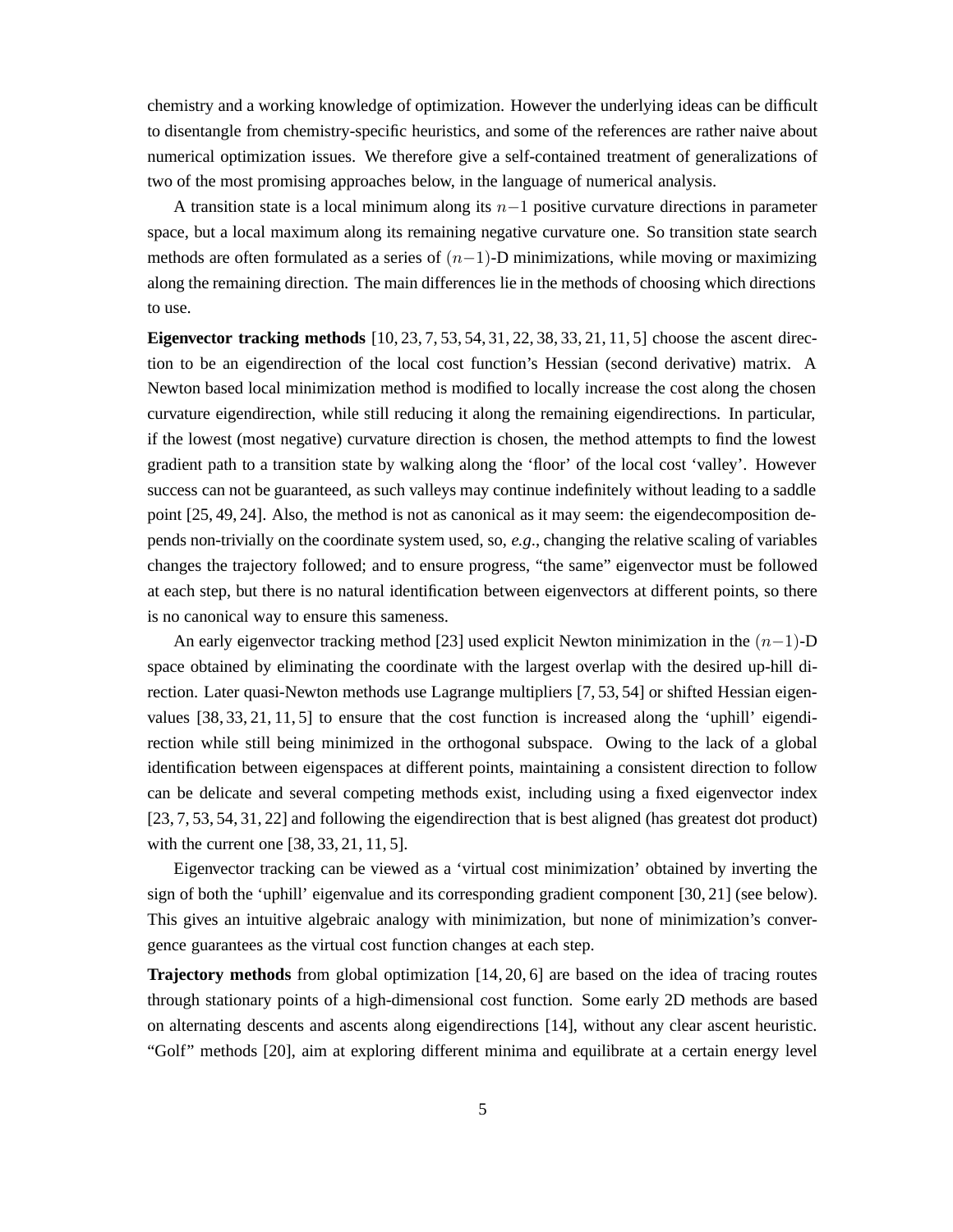(assumed known a-priori). There are also randomized methods that speed up classical molecular dynamics simulations by generating trajectories on a modified potential with reduced well depth [51, 52] and lower potential at transition states. This insures both increased inter-minimum transition rates (and thus faster simulations), and unbiased behavior, in that the correct relative rates of different transitions are preserved in the modified potential. An application of a generalization of these methods to computer vision appears in [45]. Branin type methods [6, 3] are based on solving differential equations derived from the gradient stationarity condition, rather than explicitly minimizing the cost function. However, managing the singularities and bifurcations that arise during the iteration is an open problem.

**Space Sweeping and Filling Methods:** The above methods can fail to make global progress, *e.g*. owing to looping. Space sweeping methods [10, 1, 2, 4, 30, 19, 28, 17] guarantee more systematic progress by using a moving potential or hypersurface to sweep candidate points though the space in such a way that they often pass through transition states. Crippen & Sheraga's early method [10] builds an uphill path by stepping along a prespecified direction and minimizing in the hyperplane orthogonal to the direction at each step. Mousseau & Barkema use a similar but less rigorous technique based on changing the gradient sign in one direction followed by conjugate root-finding in the other directions [30]. Barkema [4] pushes the solution away from a known minimum by adding a steadily expanding repulsive spherical bias potential centred on the minimum, and optimizing subject to this soft constraint. New minima are found but the method does not attempt to pass exactly through saddle points. Abashkin & Russo  $[1, 2]$  minimize on successively larger-radius hyperspheres centered at a minimum, and also provide a method for refining approximate saddle point locations. The use of hyperspheres forces the search to move initially along the valley floor of the cost surface [24], so usually at most two distinct saddles can be found. Below we will show how to steer the initial search along any desired direction by using ellipsoidal surfaces. Closely related "*penalty methods*" from global optimization (filled function, tunneling) attempt to modify the cost function to prevent reconvergence to the currently known local minima, thus forcing the discovery of new ones [19, 28, 17]. As the extents of the basins of attraction are not known in advance, this requires the addition of increasingly strong repulsive potentials centered at the known minima, until a transition state is crossed and a new solution is found. The optimization becomes more complex as more minima are discovered because a repeller potential must be included for each known minimum. Including a large number of repellers also leads to an increasingly flat and contorted cost function. Repeller ideas are similar to those used in 'tabu search' methods [18], which try to avoid trapping and cyclic behavior by forbidding or penalizing moves that return to recently-visited states. Tabu search is traditionally a combinatorial method, but it can also be applied in the continuous domain by choosing a suitable problem discretization.

All of the above methods depend on particular choices. The hypersurface and repulsion based methods depend on the local shape and alignment of the moving hypersurfaces or potentials, while the eigenvector and valley following methods all depend on the local coordinate system — even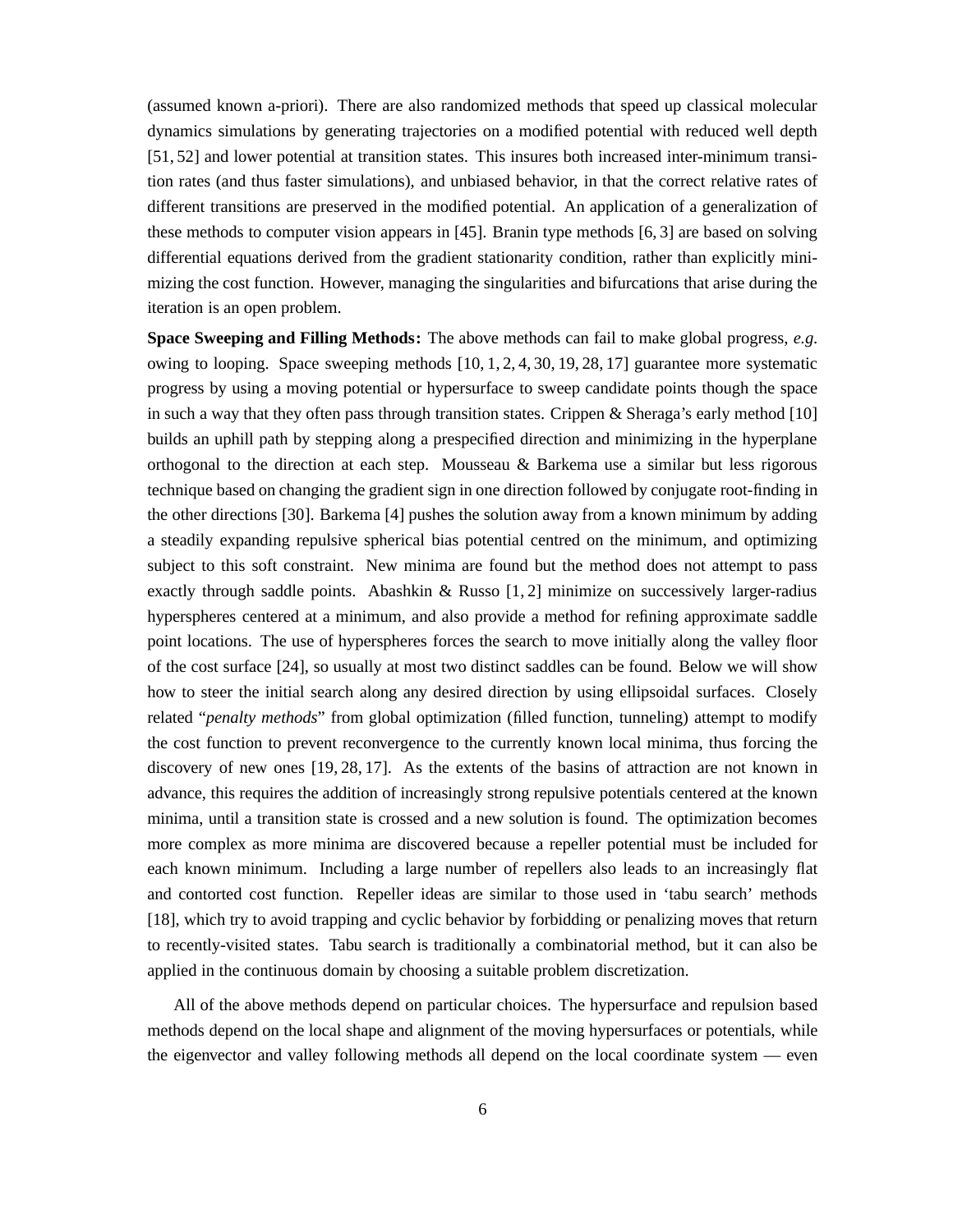linear changes of coordinates completely change the eigenvalues and vectors, the notion of slowestascent valleys, *etc*. These dependencies are much stronger than in minimization, where they enter only via Levenberg-Marquardt style step damping (pure Newton iteration being coordinateindependent). They can be a nuisance, but they also allow initial search directions to be varied, so that many transition states can potentially be found starting from any given minimum.

The following sections detail several basic saddle point location methods. Damped Newton iteration §4 is useful for refining estimated saddle points but its convergence domain is too limited for general use. Eigenvector tracking §5 extends the convergence domain by operating a virtual Newton optimization (thus remaining relatively lightweight), but may be sensitive to the 'eigenvector following' heuristics. Hypersurface sweeping §6 is better founded in that it provides more guarantees of global progress, but no single sweep finds all saddle points and it is more complex to implement.

## **4 Damped Newton Methods for Finding Transition States**

We first consider local damped Newton-like methods for finding saddle points. These provide rapid local convergence near saddle points, but higher level strategies are needed to ensure more global convergence. Let  $f(\mathbf{x})$  be the cost function being optimized over n-D parameter vector **x**, and let  $g \equiv \frac{\partial f}{\partial x}$  be the function's **gradient** and  $H \equiv \frac{\partial^2 f}{\partial x^2}$  be its **Hessian** at the current point **x**. We seek transition states, *i.e.*stationary points ( $g(x)=0$ ) at which the Hessian has one negative and  $n-1$ positive eigenvalues. If there is a stationary point at  $x + \delta x$ , first order Taylor approximation at **x** gives:

$$
0 = g(x+\delta x) \approx g(x) + H \delta x \tag{1}
$$

Solving this linear system for *<sup>δ</sup>***x** and iterating to refine the approximation gives the **Newton iteration**:

$$
\mathbf{x} \leftarrow \mathbf{x} + \delta \mathbf{x} \qquad \text{with update} \qquad \delta \mathbf{x} = -\mathbf{H}^{-1} \mathbf{g} \tag{2}
$$

When started sufficiently close to any regular stationary point ('regular' means roughly that **H** is nonsingular and  $2^{nd}$  order Taylor expansion converges), Newton's method converges to it, but how close you need to be is a delicate point in practice.

For Newton-based *minimization*, the convergence can be globalized by adding suitable damping to shorten the step and stabilize the iteration. Most formulations use the **damped Newton** update:

$$
\delta \mathbf{x} = -(\mathbf{H} + \lambda \mathbf{D})^{-1} \mathbf{g} \tag{3}
$$

where **D** is a positive diagonal matrix (often the identity). The **damping factor**  $\lambda > 0$  is manipulated by the algorithm to ensure stable and reliable progress downhill towards the minimum. Damping can be viewed as Newton's method applied to a modified local model for f, whose gradient at **x** is unchanged but whose curvature is steepened to  $H + \lambda D$ .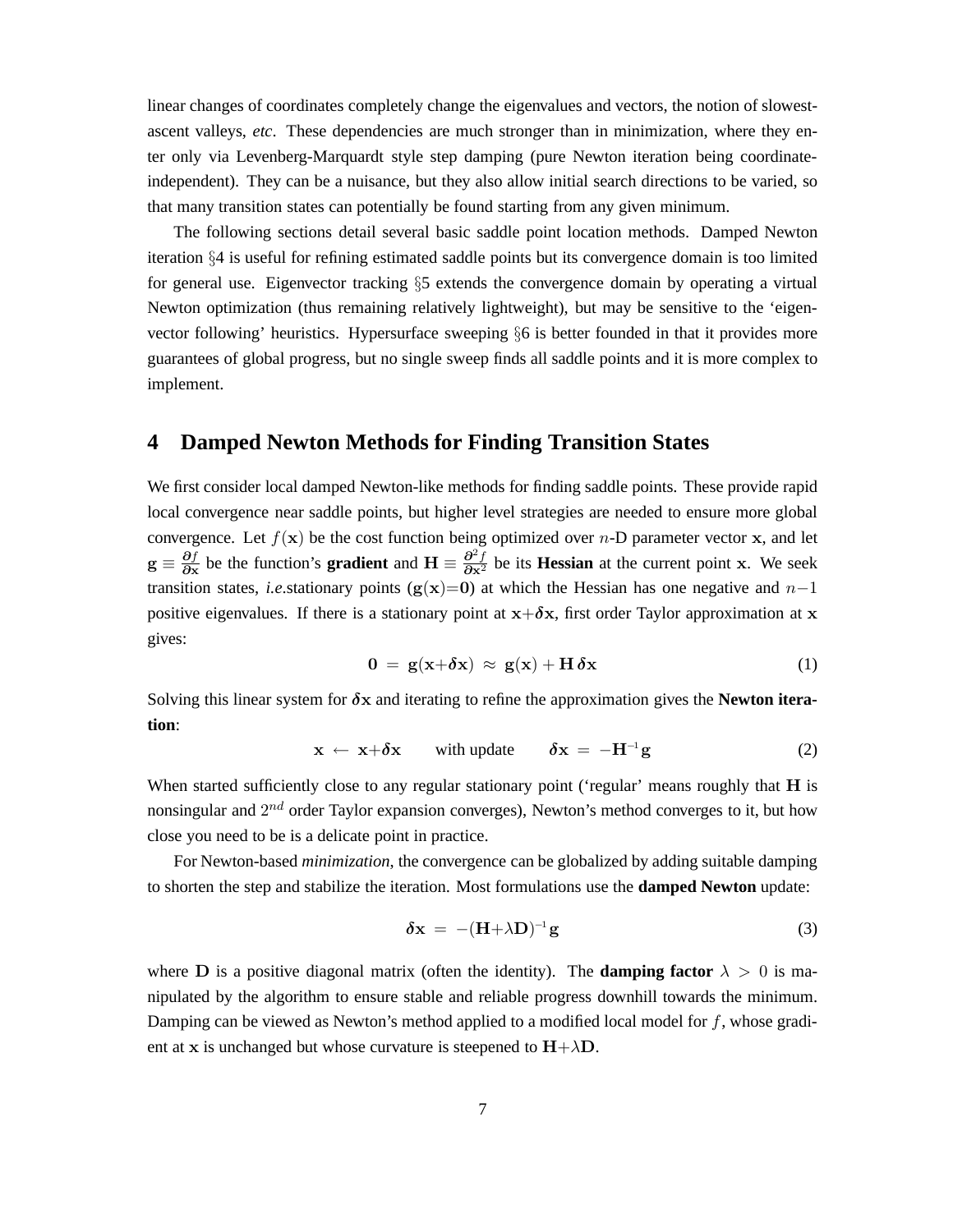More generally, to stabilize Newton iteration near a saddle point, the negative Hessian curvatures must be made more negative, and the positive ones more positive. More globally, 'uphill motion' directions must be given sufficiently strong negative curvature, and 'downhill motion' ones sufficiently strong positive curvature. This can be conveniently expressed in a Hessian eigenbasis  $\mathbf{H} = \mathbf{V} \mathbf{E} \mathbf{V}^{\top}$ , where  $\mathbf{E} = \text{diag}(\lambda_1, ..., \lambda_n)$  are the eigenvalues and the columns of **V** are the eigenvectors of **H** with respect to the current coordinates. In this basis, the undamped Newton update becomes  $\delta \mathbf{x} = -\mathbf{V} (\bar{g}_1/\lambda_1, \dots, \bar{g}_n/\lambda_n)^{\top}$ , where  $\bar{g}_i \equiv (\mathbf{V}^{\top} \mathbf{g})_i$  are the eigen-components of the gradient. Damping can be introduced by replacing this with:

$$
\delta \mathbf{x} = -\mathbf{V} \mathbf{u}(\lambda), \quad \text{where} \quad \mathbf{u}(\lambda) \equiv \left(\frac{\bar{g}_1}{\lambda_1 + \sigma_1 \lambda}, \dots, \frac{\bar{g}_n}{\lambda_n + \sigma_n \lambda}\right)^\top = \left(\frac{\sigma_1 \bar{g}_1}{\sigma_1 \lambda_1 + \lambda}, \dots, \frac{\sigma_n \bar{g}_n}{\sigma_n \lambda_n + \lambda}\right)^\top \tag{4}
$$

where  $\sigma_i = \pm 1$  is a desired sign pattern for the  $\lambda_i$ . Damping  $\lambda > \max_i(-\sigma_i\lambda_i, 0)$  ensures that the denominators are positive, so that the iteration moves uphill to a maximum along the eigendirections with  $\sigma_i = -1$  and downhill to a minimum along the others. At each step this can be viewed as the minimization of a virtual local function with curvatures  $\lambda + \sigma_i \lambda_i$  and sign-flipped gradients  $\sigma_i \bar{g}_i$ . However the virtual model changes at each step and f itself is *not* minimized, so none of the usual convergence guarantees of well-damped minimization apply.

As in minimization,  $\lambda$  must be varied to ensure smooth progress. There are two main strategies for this: **Levenberg-Marquardt** methods manipulate  $\lambda$  directly, while **trust region** ones maintain a local region of supposed-'trustworthy' points, and choose  $\lambda$  to ensure that the step stays within it, for instance  $\|\boldsymbol{\delta} \mathbf{x}(\lambda)\| = \|\mathbf{u}(\lambda)\| \lesssim$ r where r is a desired 'trust radius'. (Such a  $\lambda$  can be found efficiently with a simple 1-D Newton iteration started at large  $\lambda$  [15]). In either case, one monitors



model accuracy metrics such as the second-order-Taylor based relative  $f$ -prediction error:

$$
\beta = \left| \frac{f(\mathbf{x} + \delta \mathbf{x}) - f(\mathbf{x})}{\mathbf{g}^{\top} \delta \mathbf{x} + \delta \mathbf{x}^{\top} \mathbf{H} \delta \mathbf{x}/2} - 1 \right| \tag{5}
$$

as well as convergence criteria. Low accuracy indicates that the damping should be increased (larger  $\lambda$  or smaller r), and high accuracy that it can safely be decreased to allow longer steps and speed convergence (*e.g.*, by scaling  $\lambda$  or r up or down by fixed constants).

As in minimization, if the exact Hessian is unavailable, quasi-Newton approximations based on previously computed gradients can be used. Since positive definiteness is no longer required, non-positive update rules such as Powell's are generally preferred to the standard BFGS one [15, 5]:

$$
\mathbf{H} \leftarrow \mathbf{H} - \frac{\delta \mathbf{x}^{\top} \boldsymbol{\xi}}{\|\delta \mathbf{x}\|^4} \delta \mathbf{x} \, \delta \mathbf{x}^{\top} + \frac{\boldsymbol{\xi} \, \delta \mathbf{x}^{\top} + \delta \mathbf{x} \, \boldsymbol{\xi}^{\top}}{\|\delta \mathbf{x}\|^2} \quad \text{where} \quad \boldsymbol{\xi} \ = \ \mathbf{g}(\mathbf{x} + \delta \mathbf{x}) - \mathbf{g}(\mathbf{x}) - \mathbf{H}(\mathbf{x}) \delta \mathbf{x} \quad (6)
$$

## **5 Eigenvector Tracking**

Eigenvector tracking methods take the above Hessian eigenbasis method and add a heuristic for selecting which eigendirection(s) to modify. Basically, once the coordinate system has been fixed,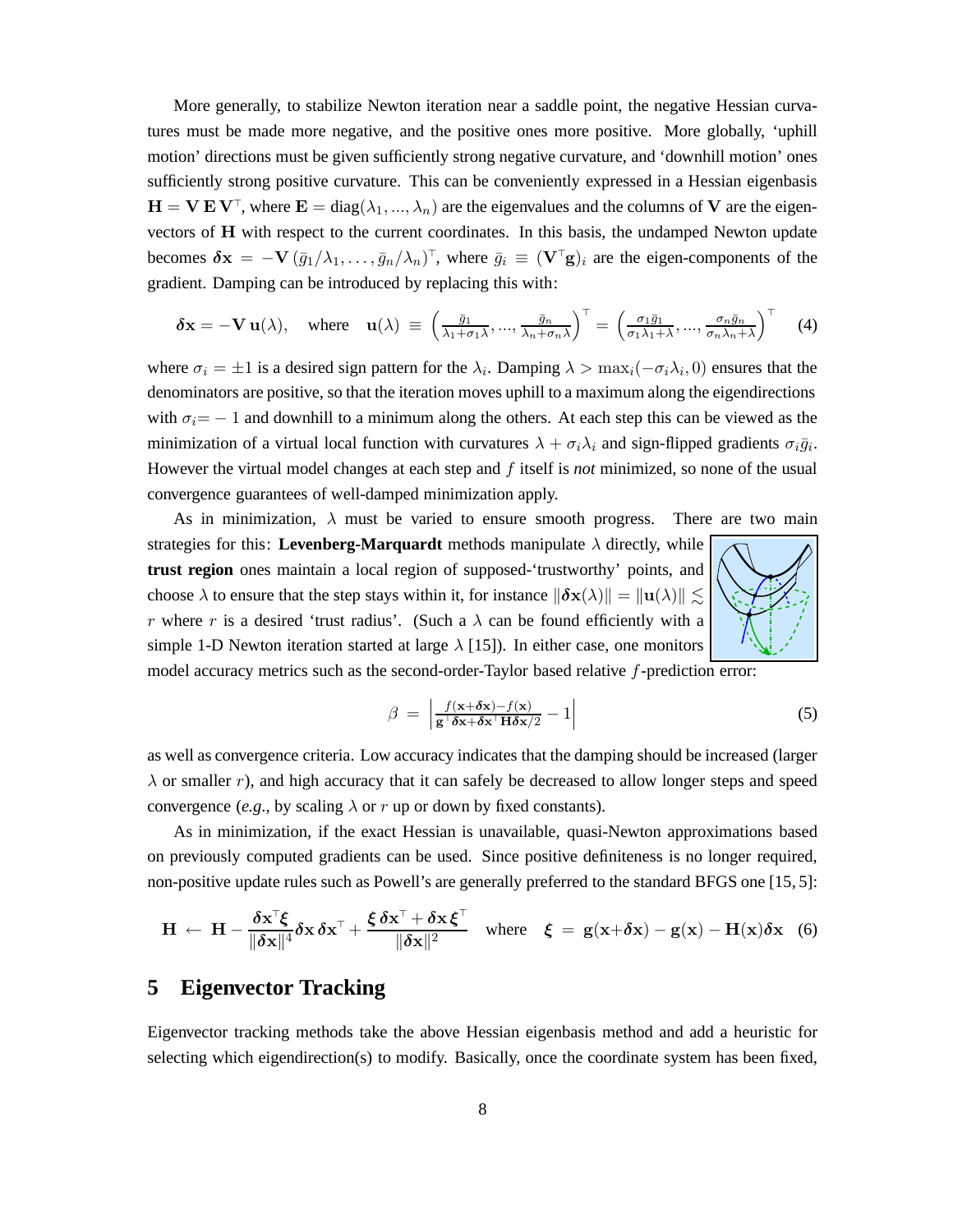the remaining freedom in (4) is the choice of the signs  $\sigma_i$ . The damped iteration tries to move uphill to a maximum along directions with  $\sigma_i = -1$ , and downhill to a minimum along directions with  $\sigma_i=+1$ , *i.e.* it tries to find a stationary point whose principal curvatures  $\lambda_i$  have the same signs as the  $\sigma_i$ . So for minimization we need  $\sigma_i=+1$ , while for a transition state search exactly one  $\sigma_i$  must be made negative. (This holds irrespective of the  $\lambda_i$  and  $\bar{g}_i$  at the *current* state, which affect only the amount of damping required for stability).

The question of which eigenvalue to change is less obvious than it might seem. To ensure continued progress we need to flip "the same" eigenvalues at each step. Unfortunately, there is no globally well defined correspondence rule linking eigenvectors at different points, so there is no rigorous definition of "sameness" and heuristics must be used. For transition state searches we only need to track a single eigenvector (the one that is given  $\sigma_i=-1$ ), so we will concentrate on this case. A simple approach would be to choose a fixed direction in space (perhaps the initial eigendirection) and take the eigenvector with maximal projection along this direction. But many such directions are possible and the most interesting transition states may happen not to have negative curvature along the particular direction(s) chosen. Alternatively, we can try to track a given eigendirection as we move. The problem is that globally, eigendirections are by no means stable. Eigenvalues change as we move about the space, but generically (in codimension 1) they never cross. When they approach one another, the eigenbasis of their 2D subspace becomes ill-conditioned and slews around through roughly 90<sup>°</sup>. Seen from a large enough scale, the eigenvalues appear to cross with more or less constant eigenvectors, but on a finer scale there is no crossing, only a smooth but rapid change of eigendirection that is difficult to track accurately. Whichever of the two behaviors is desired, it is difficult to choose a step length that reliably ensures it, so the numerical behavior of eigenvectortracking methods can sometimes be sensitive to fine scale steps. In fact, the imprecise coarse scale view is probably the desired one: if we are tracking a large eigenvalue and hoping to reduce it to something negative, it will have to "pass through" each of the smaller eigenvalues. Tracking at too fine a scale is fatal as it (correctly) prevents such crossings, instead making the method veer off at right angles to the desired trajectory. Even without these problems, there is no guarantee that a saddle point of the desired signature is found — the trajectory might simply continue to climb indefinitely. Also, as with other damped Newton methods, the whole process is dependent on the affine coordinate system used. Nevertheless, eigenvector tracking is relatively lightweight, simple to implement, and it often works well in practice. Generalization to  $k$ -th order saddles is straightforward: the above procedure is applied to the lowest  $k$  (or some  $k$ ) eigenvectors, and these are tracked simultaneously. At each step, we simply choose the damping factor  $\lambda$  to ensure that the corresponding directions have negative augmented curvatures.

#### **5.1 Implementation Details**

Our implementation of eigenvector tracking is summarized in fig. 1. We use the damped Newton saddle step (4), moving away from the minimum by reversing the sign of the gradient in the tracked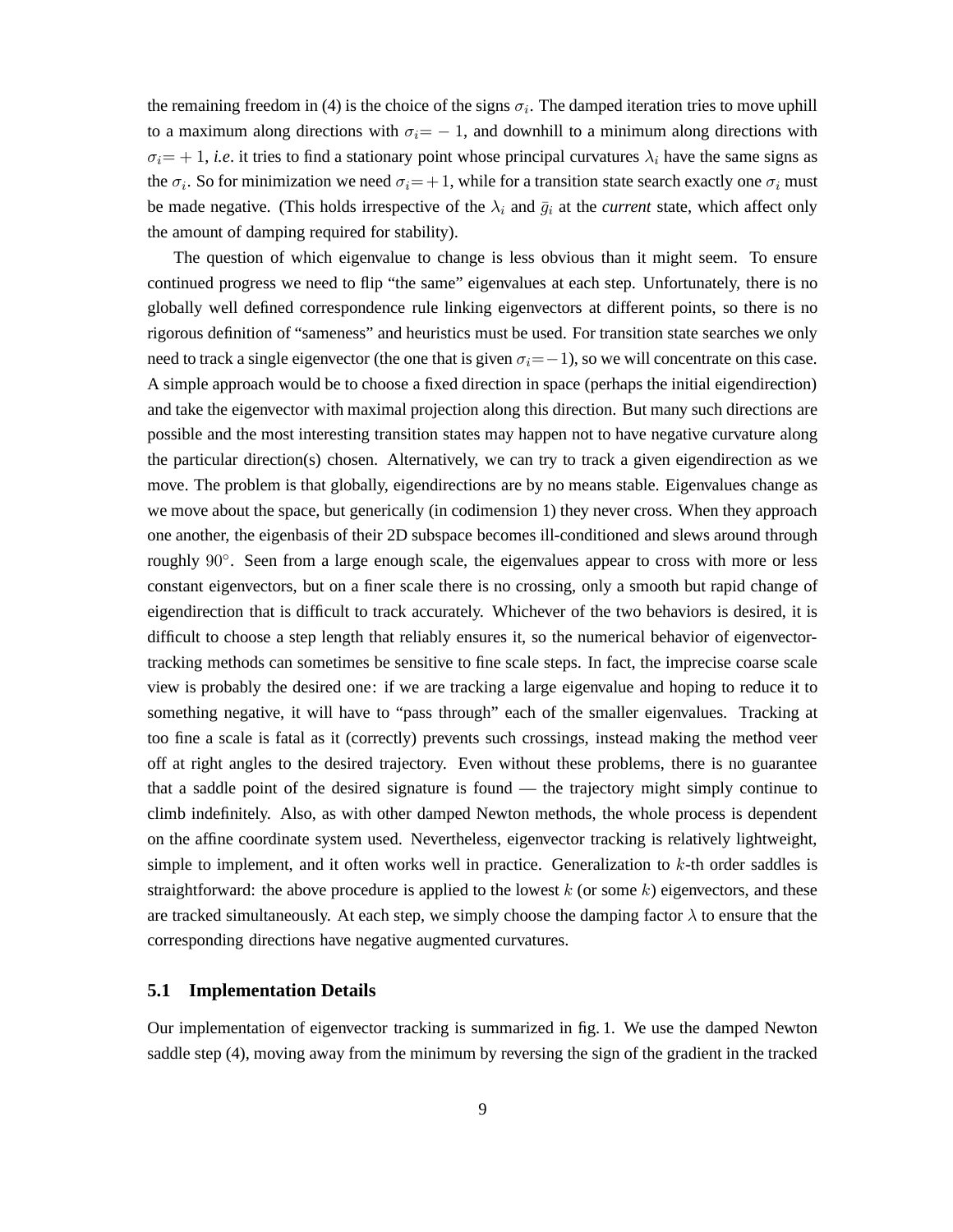#### **Eigenvector Tracking Transition State Search**

#### **Initialization**

Set starting point  $\mathbf{x}_0$ , initial tracking direction  $\mathbf{t} = \mathbf{v}_e$  for some e, and initial trust radius r.

#### **Eigenvector Tracking Loop**

A. At  $\mathbf{x}_k$ , find  $f_k, \mathbf{g}_k, \mathbf{H}_k$ , the Hessian eigen-decomposition  $(\lambda_i, \mathbf{v}_i)$  and eigen-basis gradient  $\bar{g}_k$ . Set  $n_$  to the number of negative eigenvalues. If the problem has active internal constraints, project **t** onto the constraint surface.

B. If  $k > 0$  choose  $e = \max_i |\mathbf{v}_i^{\top} \mathbf{t}|$ . Set  $\alpha = |\mathbf{v}_e^{\top} \mathbf{t}|$  and  $\mathbf{t} = \mathbf{v}_e$ .

C. If  $\lambda_e > 0$  set  $\bar{g}_e = -\bar{g}_e$ . Take an undamped Newton step if  $n_0 = 1$  and  $\|\delta \mathbf{x}\| \leq r$ . Otherwise take a damped one (4) with  $\lambda$  chosen so that  $\|\delta \mathbf{x}\| \leq r$ .

D. Find the new f and the modeling error  $\beta$  (5). If  $\beta > 0.3$  (say) or  $\alpha < 0.7$  (say), shrink the trust radius r by say 50%. Otherwise, if  $\beta$  < 0.2 (say) and we took a damped step, grow r by say 40%.

E. If  $\beta \ge 1$  go to step C (try a shorter step). If  $\|\mathbf{g}_k\| < \epsilon$  return success if  $n_0 = 1$ , failure otherwise (convergence / failure exit case). Otherwise, go to step A (do next iteration).

Figure 1: Summary of the eigenvector tracking algorithm for transition state search.

eigendirection if this has positive curvature. The damping  $\lambda > 0$  is controlled to keep the step within a trust radius  $r$  and to dominate any undesired negative eigenvalues. The trust radius is set by monitoring the accuracy  $(5)$  of the local model for f.

In some of our target applications, the underlying problem also has bound constraints that need to be maintained. For hypersurface sweeping (below) this just adds additional constraints to the within-hypersurface minimizations, but for eigenvector tracking we introduced a trust region step calculation routine that uses a projection strategy to handle constraints on **x**, and also projects the eigenvector-tracking direction **t** along the constraints to ensure stability.

## **6 Hypersurface Sweeping**

Eigenvector trackers do not enforce any notion of global progress, so they can sometimes cycle or stall. To prevent this we can take a more global approach to the transition state searches  $\lceil (n-1) \rceil$ -D minimization and 1D maximization'. Hypersurface sweeping approaches sweep an  $(n-1)-D$ 

hypersurface across the parameter space — typically a moving hyperplane or an expanding hyper-ellipsoid centered at the initial minimum — tracking local minima within the hypersurface and looking for temporal maxima in their function values. The intuition is that as the hypersurface sweeps towards a transition state,



and assuming that it approaches along its cone of negative curvature directions, the  $(n-1)$ -D mini-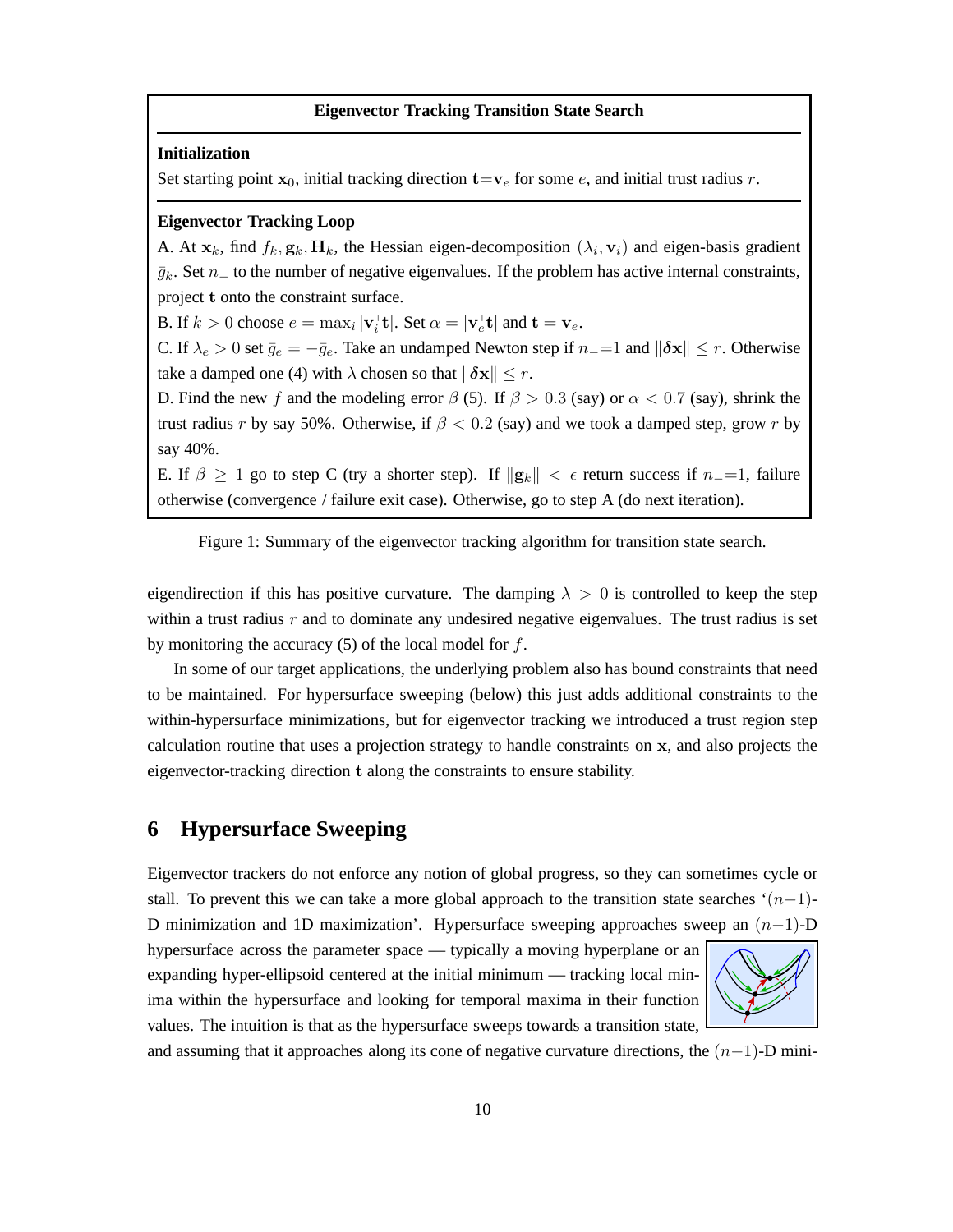mization forces the hypersurface-minimum to move along the lowest path leading up to the saddle's 'col', and the 1-D maximization detects the moment at which the col is crossed. The method can not stall or cycle as the hypersurface sweeps through each point in the space exactly once.

The moving hypersurface can be defined either implicitly, in terms of the level sets  $c(\mathbf{x}) = t$ of some parameter space function  $c(\mathbf{x})$  (a linear form for hyperplanes, a quadratic one for hyperellipsoids...), or explicitly in terms of a local parameterization  $\mathbf{x} = \mathbf{x}(\mathbf{y}, t)$  with respect to some hypersurface-t-parameterizing (n−1)-D vector **y**. The minimum-tracking problem becomes:

> local\_max<sub>t</sub>  $f_c(t)$  where  $f_c(t) \equiv$  $\int$  $\int$  $\mathcal{L}$  $\text{local\_min}_{c(\mathbf{x})=t} f(\mathbf{x})$ local min<sub>y</sub>  $f(\mathbf{x}(\mathbf{y}, t))$ (7)

There are some caveats. Firstly, we may need to find and track several minima, as different

local minima on the hypersurface typically lead to different transition states. Secondly, even if we could track every local minimum within the hypersurface, this would not suffice to find every transition state: each family of hypersurfaces is 'blind' to some transition state orientations. Transitions that are approached in 'downhill' rather than 'uphill' direc-



tions — ones that are cut in negative curvature directions (the hypersurface's tangent space intersects the transition states' cone of negative curvature directions) — appear as saddle points or local maxima within the hypersurface, and so can not be found by tracking minima alone. Finally, some local maxima of  $f_c(t)$  do not indicate transition states. The minimum being tracked can also simply disappear (topologically annihilate with another within-hypersurface saddle point), causing the tracked point to suddenly fall away to some other minimum on the hypersurface. This generates an abrupt 'sawtooth'-shaped maximum in  $f_c(t)$ . In more detail, at any stationary-within-hypersurface point, the projection of **g**= $\frac{\partial f}{\partial x}$  vanishes, so f's isosurface is necessarily tangent to the local hypersur-<br>face  $g \propto \frac{\partial c}{\partial x}$  or  $\pi^{\pm} \frac{\partial x}{\partial x}$  . On The point is a within hypersurface minimum, and dle or maximum face:  $g \propto \frac{\partial c}{\partial x}$  or  $g^{\top} \frac{\partial x}{\partial y} = 0$ . The point is a within-hypersurface-minimum, -saddle, or -maximum respectively as the cost isosurface has higher/mixed/lower signed curvature than the local hypersurface (*i.e*. as the isosurface is locally inside/mixed/outside the hypersurface). At points where the

moving hypersurface transitions from being outside to being mixed w.r.t. the local isosurface, the minimum being tracked disappears and the solution drops abruptly to some other hypersurface-minimum, producing a 'sawtooth' maximum in  $f_c(t)$ . The sweep can continue from the new minimum so this is not a problem as far as finding subsequent minima is concerned, but if transition



states are needed it is important to eliminate the sawtooth maxima. (Similarly, minima of  $f_c(t)$ ) correspond to true local minima of  $f(\mathbf{x})$  — and there is no problem of 'blindness' in this case *except* when they result from a sawtooth transition).

As each family of hypersurfaces is blind to some transition state orientations, it is useful to try several different families. For example, hyperplanes find forwards-looking transitions while hyperellipsoids find outward-looking ones. If we start the track at a minimum  $x_0$  of  $f(x)$ , the initial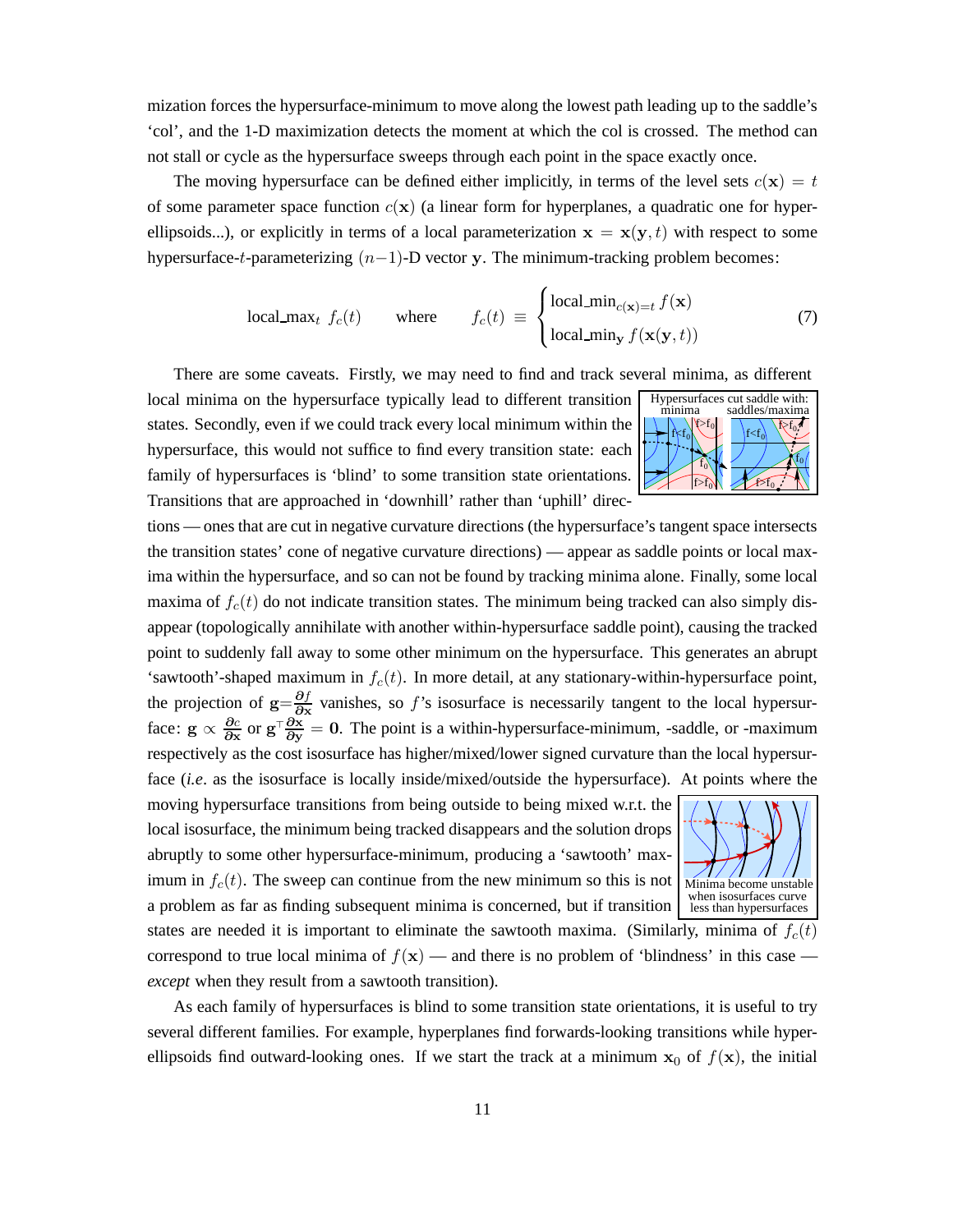tracking direction is determined by the hyperplane normal or the ellipsoid shape and the Hessian **H** = **H**(**x**<sub>0</sub>). First consider the family of hyper-ellipsoids  $c(\mathbf{x}) = (\mathbf{x}-\mathbf{x}_0)^\top \mathbf{A} (\mathbf{x}-\mathbf{x}_0) = t$ , where **A** is some positive definite matrix. To second order,  $f(\mathbf{x})$  generically has exactly two local minima on an infinitesimal ellipsoid  $c(\mathbf{x}) = t$ : the  $\pm$  directions of the smallest eigenvector of the matrix pencil  $\mathbf{A} + \lambda \mathbf{H}$ . (Numerically, these can be found by generalized eigendecomposition of  $(\mathbf{A}, \mathbf{H})$ , or standard eigendecomposition of  $\mathbf{L}^{-\mathsf{T}}\mathbf{H}\mathbf{L}^{-1}$  where  $\mathbf{L}\mathbf{L}^{\mathsf{T}}$  is the Cholesky decomposition of **A**). For most **A** there are thus only two possible initial trajectories for the moving minimum, and so at most two nearest transition states will be found. To find other nearby transition states we need to modify **A**. We can enforce any desired initial direction **u** by taking the 'neutral' search ellipsoids  $\mathbf{A} = \mathbf{H}$ (on which f is constant to second order, so that all initial directions are equally good) and flattening them slightly relative to the cost isosurfaces in the direction  $\pm \mathbf{u}$ . To satisfy the Lagrange multiplier condition for a constrained minimum,  $\frac{\partial c}{\partial x} \propto \frac{\partial f}{\partial x}$ , we can take:

$$
\mathbf{A} = \mathbf{H} + \mu \frac{\mathbf{g} \mathbf{g}^{\top}}{\mathbf{u}^{\top} \mathbf{g}}
$$
 (8)

where  $g = H u$  is the cost gradient (and hence isosurface normal) for a small displacement  $u$ , and  $\mu$  is a positive constant, say  $\mu \sim 0.1$  for mild flattening. Similarly, for hyperplanes  $c(\mathbf{x}) =$  $\mathbf{n}^{\top}(\mathbf{x}-\mathbf{x}_0) = t$  with normal **n**, the initial tracking direction is  $\mathbf{u} = \pm \mathbf{H}^{-1}\mathbf{n}$ , so to search in direction **u** we need to take  $n = H$  **u**. (Note that, particularly if  $H$  is ill-conditioned, more neutrally scaled **A**, **n** tend to produce to initial directions that are closely aligned with **H**'s smallest eigenvector, which is likely to lead to poor search diversity).

By finding and tracking within-hypersurface saddle points rather than just within-hypersurface minima, the sweeping method can in principle be generalized to find saddle points with several negative eigen-curvatures, but similar caveats would apply.

#### **6.1 Hypersurface Sweeping Equations**

This section summarizes the equations needed to implement hypersurface sweeping, for both implicitlyspecified and parametrically-specified hypersurfaces. For the implicit approach, let  $\mathbf{g}_c \equiv \frac{\partial c}{\partial x}$  and  $\mathbf{H} = \frac{\partial^2 c}{\partial x}$  be the gradient and Hassian of the hypersurface approaching function  $c(x)$ . The hypersur  $H_c \equiv \frac{\partial^2 c}{\partial x^2}$  be the gradient and Hessian of the hypersurface constraint function  $c(\mathbf{x})$ . The hypersurface constraint is enforced with a Lagrange multiplier. Lagrange face constraint is enforced with a Lagrange multiplier  $\lambda$ , solving:

$$
\frac{\partial}{\partial x}(f+\lambda c) = \mathbf{g} + \lambda \mathbf{g}_c = \mathbf{0} \qquad \text{subject to} \qquad c = t \tag{9}
$$

If we are currently at  $(x, \lambda)$ , second order Taylor expansion of these equations for a constrained minimum at  $(x+\delta x, \lambda+\delta \lambda)$  gives the standard **sequential quadratic programming** update rule for  $(\delta \mathbf{x}, \delta \lambda)$ :

$$
\begin{pmatrix} \mathbf{H}_{\lambda} & \mathbf{g}_{c} \\ \mathbf{g}_{c}^{\top} & 0 \end{pmatrix} \begin{pmatrix} \delta \mathbf{x} \\ \delta \lambda \end{pmatrix} = - \begin{pmatrix} \mathbf{g} + \lambda \mathbf{g}_{c} \\ c - t \end{pmatrix} \quad \text{where} \quad \mathbf{H}_{\lambda} \equiv \mathbf{H} + \lambda \mathbf{H}_{c} \quad (10)
$$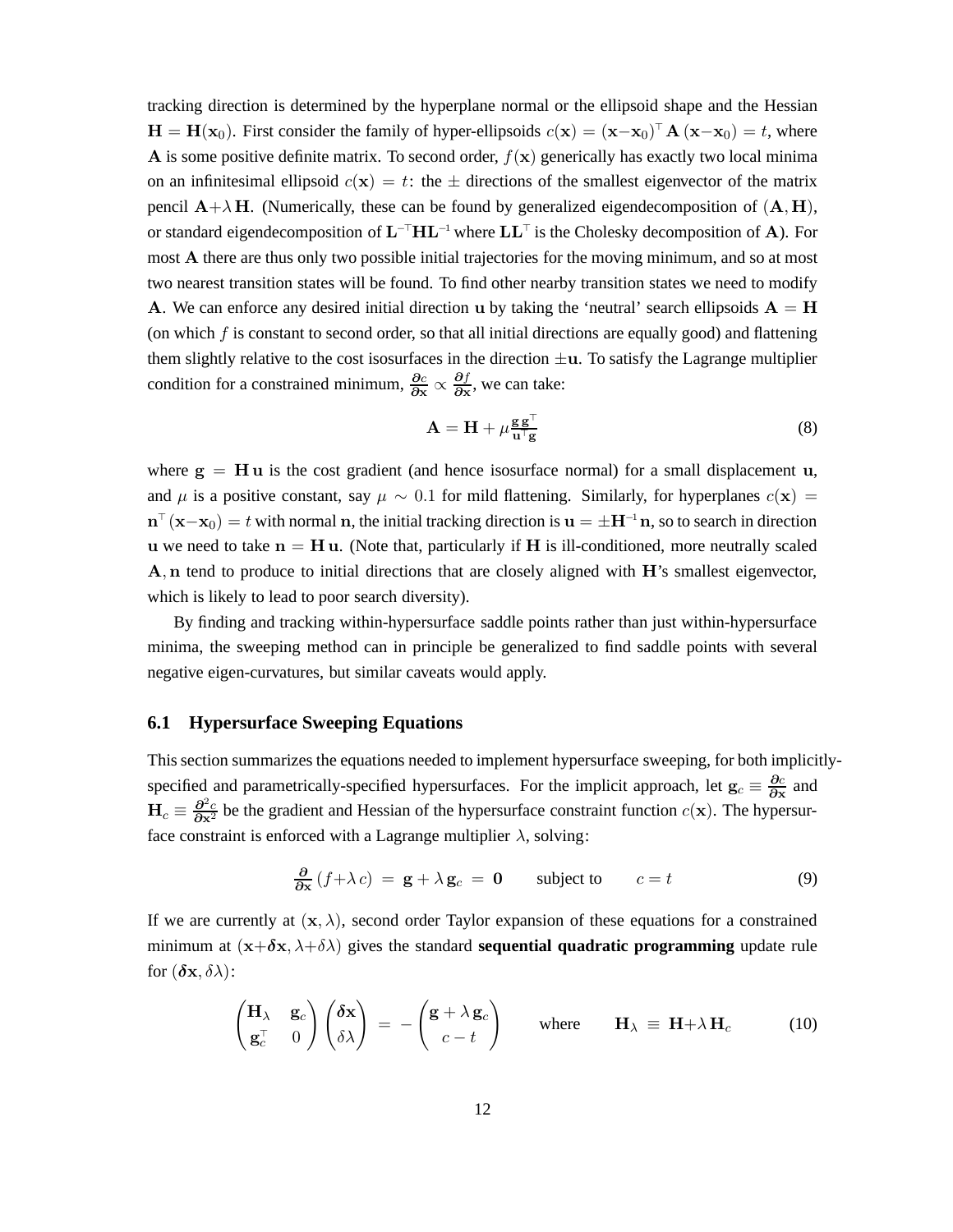(The  $\lambda$  **H**<sub>c</sub> term in the Hessian is often dropped for simplicity. This slows the convergence but still gives correct results).

Similarly, in the parametric approach let  $J = \frac{\partial}{\partial y}x(y, t)$ . The chain rule gives the reduced gradient **<sup>g</sup>y** and Hessian **<sup>H</sup>y**:

$$
\mathbf{g}_{\mathbf{y}} = \mathbf{J} \, \mathbf{g} \tag{11}
$$

$$
\mathbf{H}_{\mathbf{y}} = \mathbf{J} \mathbf{H} \mathbf{J}^{\top} + \left(\frac{\partial}{\partial \mathbf{y}} \mathbf{J}\right) \cdot \mathbf{g}
$$
 (12)

These can be used directly in the Newton update rule  $\delta y = -H_y^{-1}g_y$ . In particular, if we eliminate one **x**-variable — say  $x_n$  so that  $\mathbf{y} = (x_1, ..., x_{n-1})$  and  $x_n = x_n(\mathbf{y}, t)$  — we have:

$$
\mathbf{J} = \left( \mathbf{I} \, | \, \frac{\partial x_n}{\partial y} \right), \qquad \mathbf{g}_\mathbf{y} = \frac{\partial f}{\partial y} + g_n \, \frac{\partial x_n}{\partial y}, \qquad \mathbf{H}_\mathbf{y} = \mathbf{J} \, \mathbf{H} \, \mathbf{J}^\top + g_n \, \frac{\partial^2 x_n}{\partial y^2} \qquad (13)
$$

To save optimization work and for convergence testing and step length control, it is useful to be able to extrapolate the position and value of the next minimum from existing values. This can be done, *e.g*., by linear extrapolation from two previous positions, or analytically by solving the constrained minimum state update equations  $(g+(\lambda+\delta\lambda)g_c)(x+\delta x) = 0$  or  $g_y(y+\delta y, t+\delta t) = 0$  to first order, assuming that **x**, t is already a minimum and  $t \rightarrow t + \delta t$ :

$$
(\boldsymbol{\delta} \mathbf{x}, \ \boldsymbol{\delta} \lambda) \ = \ \frac{1}{\mathbf{g}_c^{\top} \mathbf{H}_{\lambda}^{-1} \mathbf{g}_c} \left( \mathbf{H}_{\lambda}^{-1} \mathbf{g}_c, \ -1 \right) \ \boldsymbol{\delta} t \tag{14}
$$

$$
\delta \mathbf{y} = -\mathbf{H}_{\mathbf{y}}^{-1} \left( \frac{\partial \mathbf{J}}{\partial t} \mathbf{g} + \mathbf{J} \mathbf{H} \frac{\partial \mathbf{x}}{\partial t} \right) \delta t \qquad \delta \mathbf{x} = \mathbf{J} \, \delta \mathbf{y} + \frac{\partial \mathbf{x}}{\partial t} \, \delta t, \tag{15}
$$

Standard Taylor expansion of  $f(\mathbf{x}+\boldsymbol{\delta}\mathbf{x}(t))$  then gives:

$$
f_c(t+\delta t) \approx f_c(t) + f'_c \,\delta t + \frac{1}{2} f''_c \,\delta t^2 \tag{16}
$$

with  $f_c' = g \frac{\delta x}{\delta t}$  and  $f_c'' = \frac{\delta x}{\delta t} \cdot H \frac{\delta x}{\delta t}$ . For step length control, we can either fix  $\delta t$  and solve for *<sup>δ</sup>***x** or *<sup>δ</sup>***y** (and hence **x**+*δ***x** <sup>≡</sup> **x**(**y**+*δ***y**, t+δt)), or fix a desired trust region for *<sup>δ</sup>***x** or *<sup>δ</sup>***y** and work backwards to find a  $\delta t$  giving a step within it.

#### **6.2 Implementation Details**

The hyper-ellipsoid sweeping method that we used in the experiments below is summarized in fig. 2. We start at a local minimum and use centered, curvature-eigenbasis-aligned ellipsoidal hypersurfaces flattened along one eigendirection, say the  $e^{th}$ . This restricts the initial search to an eigendirection (the  $e^{th}$ ). This limitation could easily be removed, but it gives a convenient, not-too-large set of directions to try. All calculations are performed in eigen-coordinates and the minimum is tracked using variable elimination (13) on  $x_e$ . In eigen-coordinates, the on-hypersurface constraint becomes:

$$
\sum_{i} (x_i/\sigma'_i)^2 = t^2 \tag{17}
$$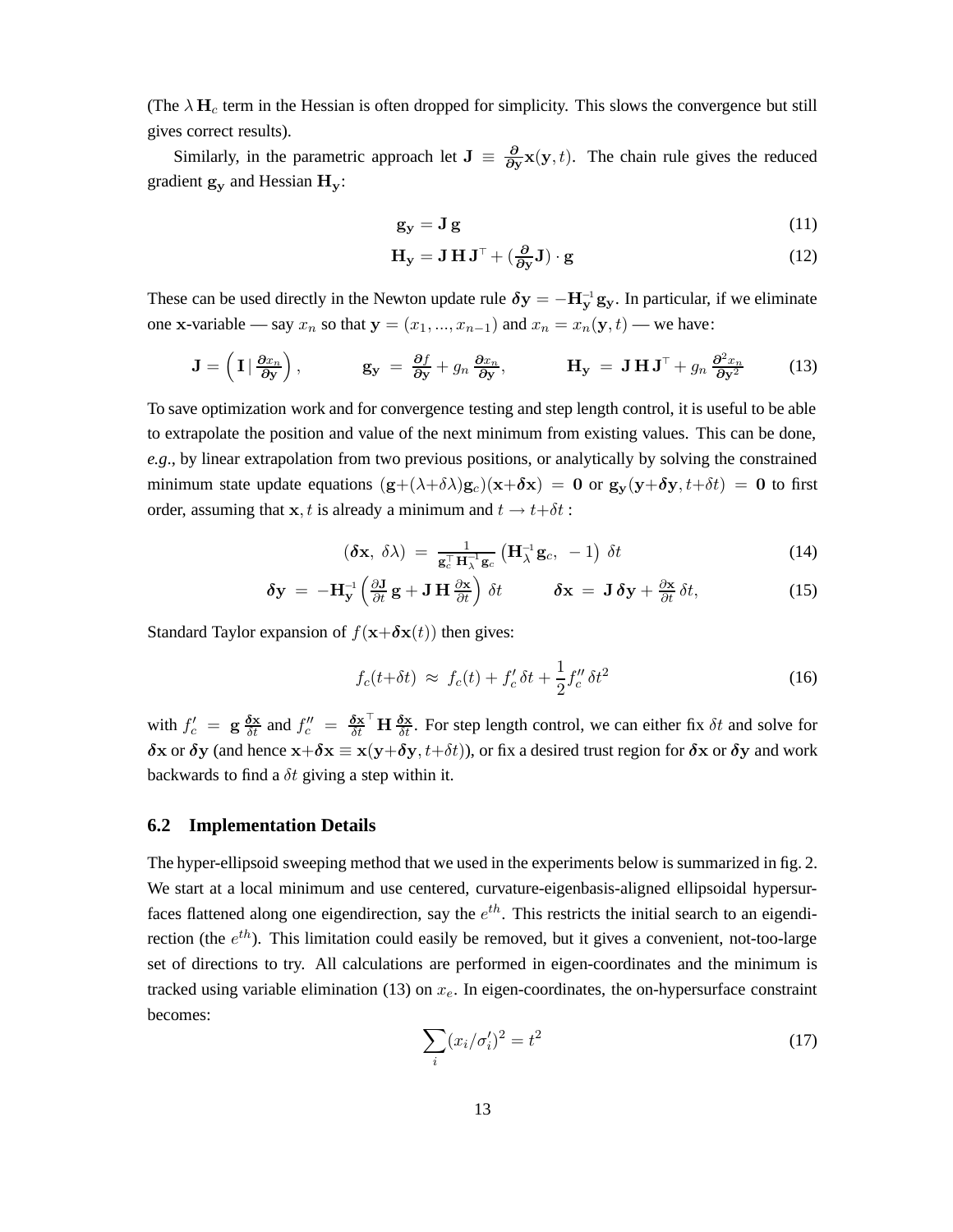#### **Hyper-ellipsoid Sweeping Transition State Search**

#### **1. Initialization**

Given initial minimum  $\mathbf{x}_0$  with Hessian **H**, eigen-decompose **H** to  $(\lambda_i, \mathbf{v}_i)$  with principal radii  $\sigma_i = 1/$ √ $\overline{\lambda_i}$ . Choose an initial search eigen-direction e. Shrink  $\sigma_e$  by say 20% and prepare to eliminate  $x_e$ . Set initial step  $\mathbf{x}_1 = \mathbf{x}_0 + t_1 \sigma_e \mathbf{v}_e$  where  $t_1$  is say 3. Go to step 2.B.

#### **2. Loop, Updating Hypersurface and Minimizing**

A.  $k=k+1$ . Estimate an initial  $x_k$  by linear extrapolation to the trust radius. Compute the resulting  $t_k$ .

B. Minimize f on the  $t_k$  ellipsoid to get  $f_c(t_k)$ :  $\mathbf{y}_k = \arg \min_{\mathbf{y}} f(\mathbf{x}_k(\mathbf{y}, t_k)).$ 

C. Compute  $f_c' = \frac{\partial}{\partial t} f_c(t_k)$ . If  $f_c' < \epsilon$  we are near or past saddle: go to step 3.A. Otherwise go to step 2.A.

#### **3. Line Search for Transition State Refinement**

- A. If  $|f'_c| < \epsilon$ , exit.
- B.  $k=k+1$ . Estimate  $t_{saddle}$  by linear interpolation of last two  $f'_c$  values.
- B. Optimize  $y_k$  as in step 2.B and go to step 3.A.

Figure 2: Our hyper-ellipsoid sweeping algorithm for transition state search.

where the  $\sigma'_{i}$  are the principal standard deviations, except that the  $e^{th}$  (eliminated) one is shrunk by say 20%. Taking  $y = (x_1, ..., x_{e-1}, x_{e+1}, ..., x_n)$  and solving for  $x_e$  gives:

$$
x_e(\mathbf{y},t) = \pm \sigma'_e \sqrt{t^2 - \sum_{i \neq e} (x_i/\sigma'_i)^2}
$$
 (18)

The necessary derivatives are easily found. We use an **x**-based trust region to choose the time step. First we estimate an initial  $x_{k+1}$  by linear extrapolation:

$$
\mathbf{x}_{k+1} \approx \mathbf{x}_k + r \frac{\mathbf{x}_k - \mathbf{x}_{k-1}}{\|\mathbf{x}_k - \mathbf{x}_{k-1}\|}
$$
(19)

where r is a trust region radius for  $\delta x$ , then we solve for the corresponding  $t_{k+1}$  using the ellipsoid constraint, and finally we optimize  $x_{k+1}$  on this ellipsoid.

In our target application there are also underlying equality or bound constraints on the model. These are handled simply by including them as additional constraints in the hypersurface minimization.

# **7 2D Examples**

This section illustrates our eigenvector tracking and hypersurface sweeping methods on the **Muller ¨ potential**, a very simple 2D example that is often used to demonstrate such methods in computa-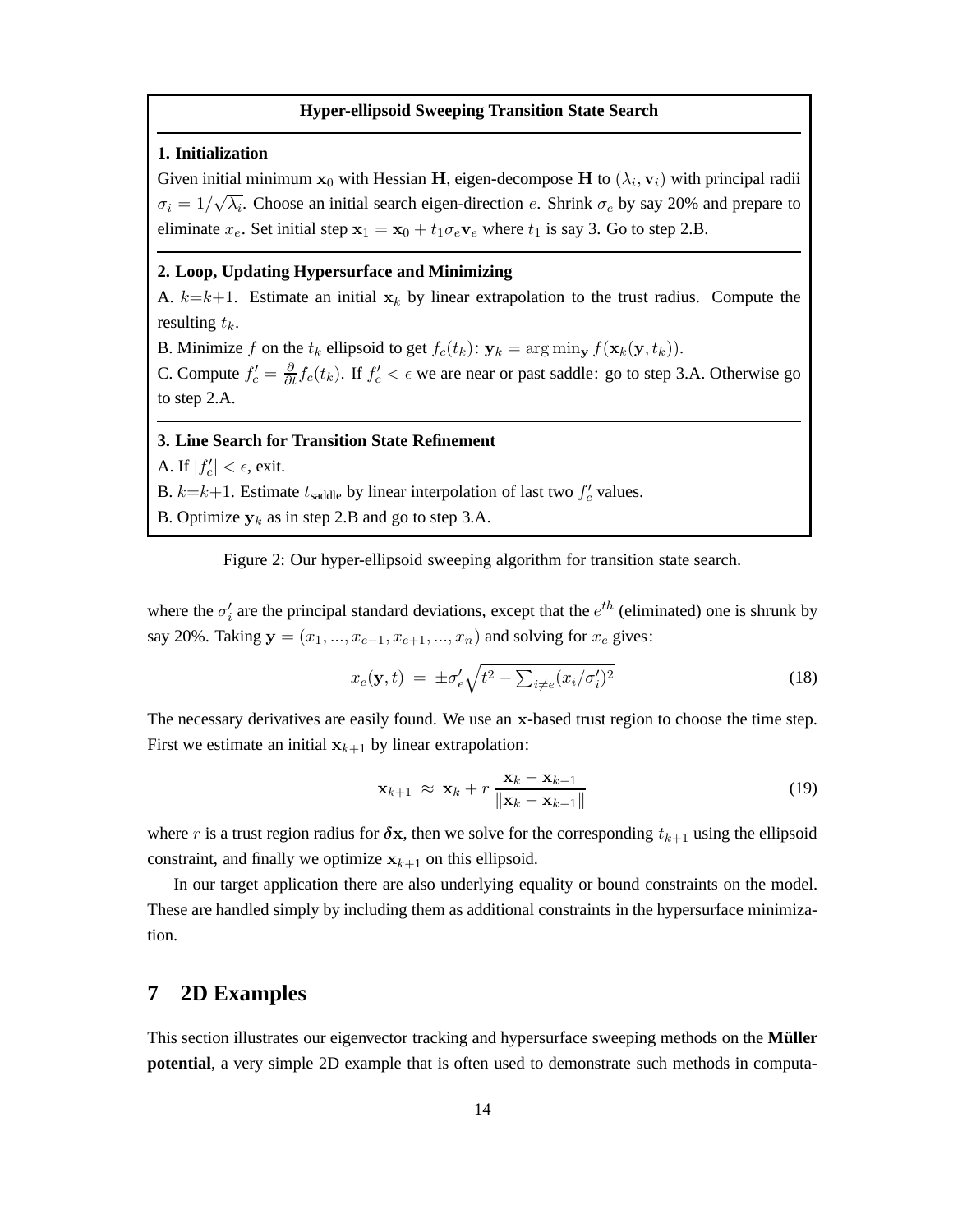

Figure 3: Trajectories for the eigenvector following (left) and hyper-ellipsoid sweeping (right) algorithms on the Müller cost surface, initialized along the  $\pm$  eigendirections of the 3 minima (the position of minima is shown with dots, the saddles are shown with crosses).



Figure 4: **(a)-(h)** Trajectories for eigenvector following on the Müller cost surface, started from different minima along different principal curvature directions. Note that the trajectories **(a), (b)** and **(h)** do not converge — in fact, no saddles exist in those regions of the space.

tional chemistry. The Müller potential has the form

$$
V(x,y) = \sum_{i=1}^{4} A_i e^{a_i(x-x_i)^2 + b_i(x-x_i)(y-y_i) + c_i(y-y_i)^2}
$$
 (20)

where  $A = (-200, -100, -170, 15)$ ,  $a = (-1, -1, -6.5, 0.7)$ ,  $b = (0, 0, 11, 0.6)$ ,  $c = (-10,$  $-10, -6.5, 0.7$ ,  $\mathbf{x} = (1, 0, -0.5, -1)$ ,  $\mathbf{y} = (0, 0.5, 1.5, 1)$ . It has three local minima  $M_1, M_2, M_3$ separated by two saddle points  $S_1, S_2$ . The minima are separated by around one length unit, and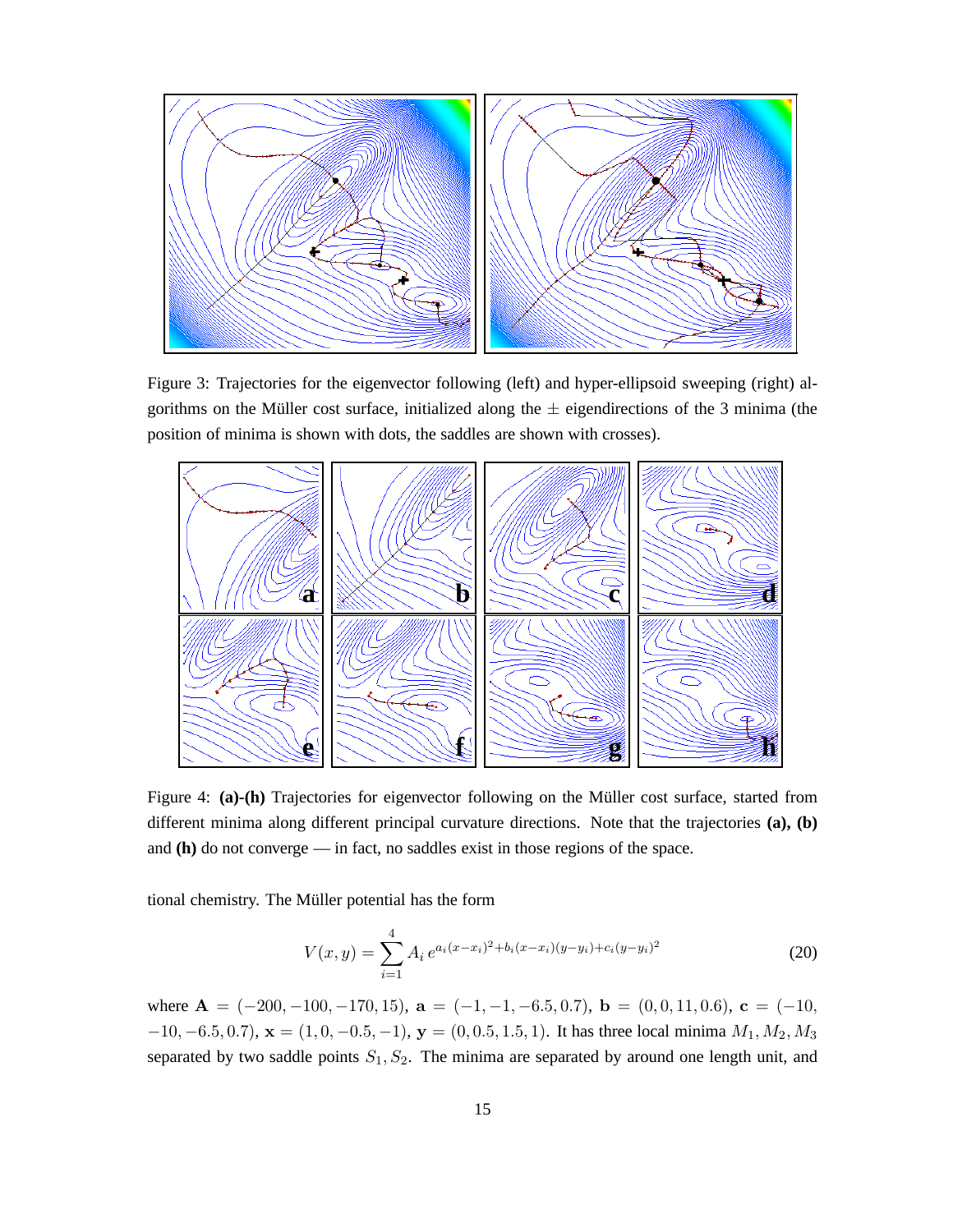

Figure 5: **(a)-(h)** Trajectories for hypersurface sweeping on the Müller cost surface, started from different minima along different principal curvature directions. The trajectories **(a), (b), (c)** and **(g)** do not converge to saddles. **(b)** and **(c)** use the same initial search direction but different ellipsoid flattening factors. **(c)** is flattened less than **(b)**, which allows a 'sawtooth' transition to occur, so that the track jumps abruptly northwards to a new within-hypersurface minimum. **(f)** shows another example — the saddle is crossed in an abrupt jump, without passing through the transition state (but the subsequent minimum will later be found, as required). These effects are intrinsic: they are *not* caused by discretization, step size effects, *etc*.

the transition states are around 100–150 energy units above the lowest minimum. See fig. 3 for a concise summary of results for the Eigenvector tracking (ET) and Hypersurface Sweeping (HS) methods. In the figure, the position of minima is shown with dots and that of the saddles with crosses.

Figs 4 and 5 respectively plot the trajectories of the eigenvector tracking and hypersurface sweeping methods, with initial search along all four principal curvature directions of each minimum. The hypersurface sweeping algorithm is also run for extended trajectories through several saddles and minima in fig. 6. In this simplistic example all of the minima and transition states can actually be found by a single sweep, but this is unusual in more complex problems.

### **8 Monocular Human Pose Reconstruction and Inter-Frame Tracking**

In this section, we apply the transition state location and local minima mapping methods to the difficult problem of 3D articular human tracking from monocular image sequences.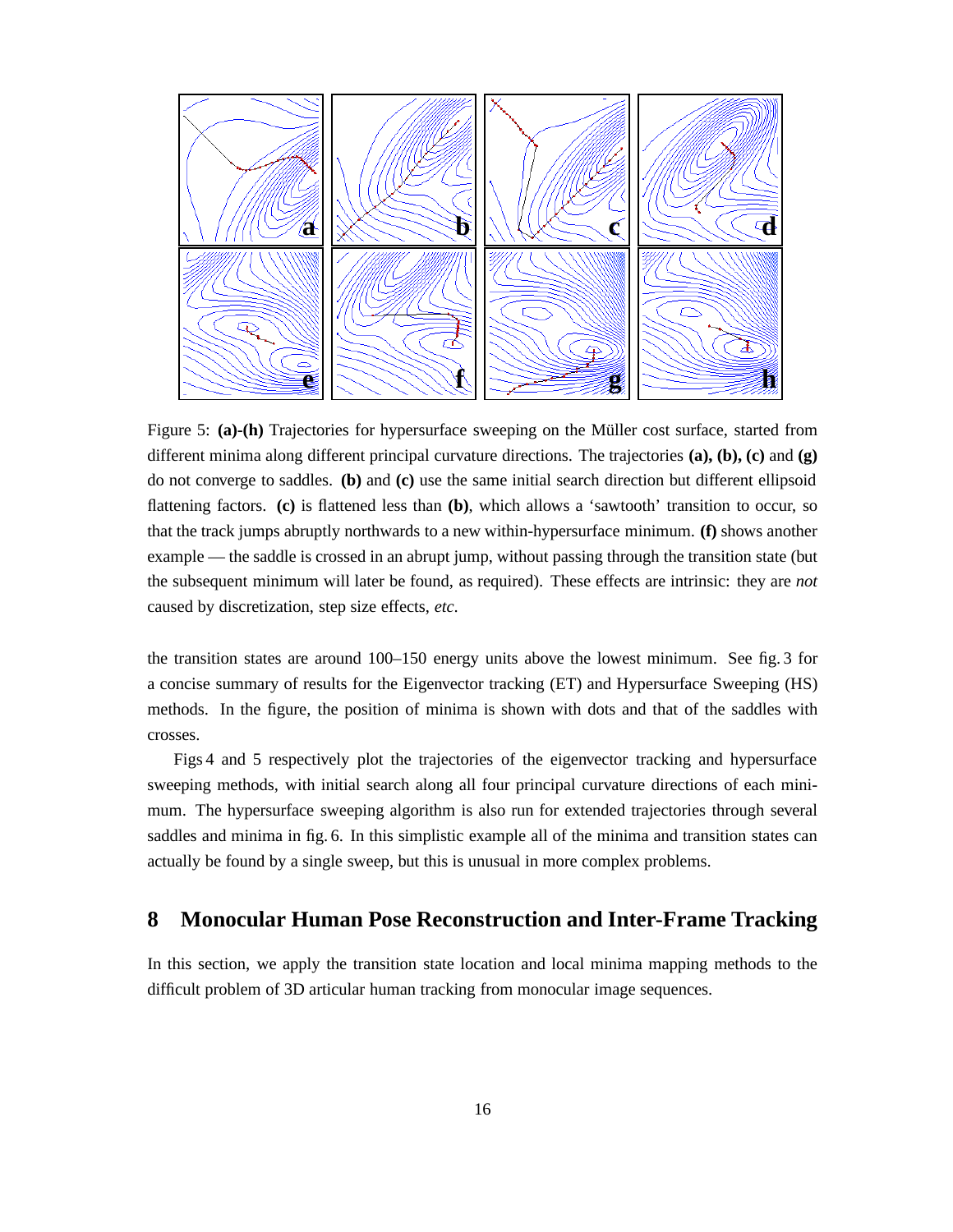

Figure 6: Trajectories for hypersurface sweeping on the Müller cost surface, for trajectories started in different minima, but not stopped after the first saddle detection. Several saddles and minima are found in each sweep.

### **8.1 Previous Work on Monocular Human Tracking**

There is a large literature on human motion tracking, but relatively few works tackle the 3D-frommonocular case, where local minima are particularly troublesome owing to poor control of the depth degrees of freedom. We will mention only a few works that make contributions to the search for local minima problem in the context of generative 3D models. Deutscher *et al* use an annealed sampling method and multiple cameras to widen the search and limit the presence of spurious minima [12]. (Their sampling procedure resembles Neal's [32], except that Neal also includes an additional importance sampling correction designed to improve mixing). During annealing, the search for parameters is driven by noise proportional with their individual variances [13]. Considered as an improved (implicit) search space decomposition mechanism, an early method of this type was proposed by Gavrila & Davis [16] to efficiently sample partial kinematic chains. Adaptively identifying and sampling parameters with high variance is useful, but kinematic parameters usually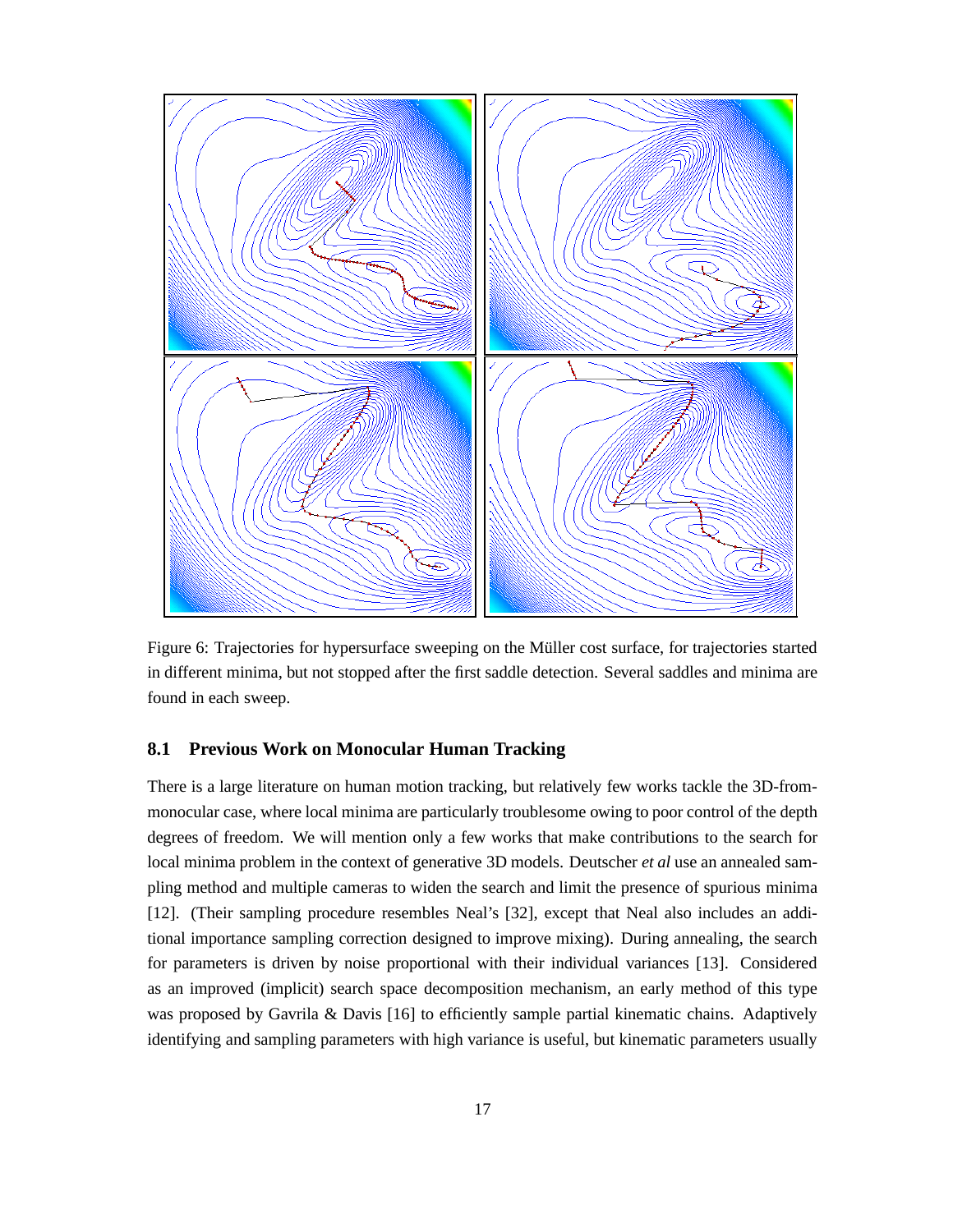have quite strong interactions that make simple axis-aligned sampling questionable. For monocular reconstruction, it is important to realize that the principal axes of uncertainty change drastically depending on the viewing direction (as noted for instance in [43, 40, 46]). Sidenbladh *et al* use an intensity based cost function and focus search in the neighborhood of known trajectory pathways by particle filtering with importance sampling based on either a learned walking model or a database of motion snippets [36, 37]. Choo & Fleet [9] combine particle filtering and hybrid Monte Carlo sampling to estimate 3D human motion, using a cost function based on joint re-projection error given input from motion capture data. Sminchisescu & Triggs [43, 40, 46] argue that an effective random sampler must combine all three of cost-surface-aware covariance scaling, a sampling distribution with widened tails for deeper search, and local optimization (because deep samples usually have very high costs, and hence will not be resampled even if they ultimately lead to other minima). All of these works note the difficulty of the multiple-minimum problem and attempt to develop techniques or constraints (on the scene, motion, number of cameras or background) to tackle it. In a complementary approach to the one presented here, Sminchisescu & Triggs [45] proposed MCMC procedures that actively modify the effective cost function to stochastically drive the samples towards transition states, thus reducing the trapping effects that plague classical MCMC sampling. The cost modifications use gradient and curvature information to focus the search on local neighborhoods that have transition-state-like characteristics. Sminchisescu *et al* [48] give modified MCMC methods that speed up sampling from the equilibrium distribution by including long-range jumps based on prior knowledge of the function's dominant minima (which could be provided, *e.g*., by the algorithms presented in this paper). Methods that search thoroughly over the static model-image matching cost are an effective basis for very general trackers. Sminchisescu & Jepson [42] propose a smoothing algorithm that computes multiple plausible trajectories for weakly identifiable nonlinear dynamical systems (like the ones resulting from 3d human modeling and tracking) where the multiplicity of solutions in the model-image matching cost persists over temporal states. Therefore, the trajectory distribution remains multimodal after both filtering and smoothing. Ambiguities can be resolved to a certain extent using prior knowledge. Sminchisescu & Jepson [41] use joint angle training sets typical of various application domains to learn constrained low-dimensional generative models using non-linear embedding. Because the learned representations are global and continuous, methods like the ones proposed here can be used for efficient search in a lower-dimensional space.

#### **8.2 Human Modeling**

Here, we very briefly review the human model, priors, and image features that we use for the below experiments. For more details, see [43, 40, 46].

**Representation x:** The 3D body model used in the human pose and motion estimation experiments here consists of a kinematic 'skeleton' of articulated joints controlled by angular joint parameters, covered by a 'flesh' built from superquadric ellipsoids with additional global deformations. For the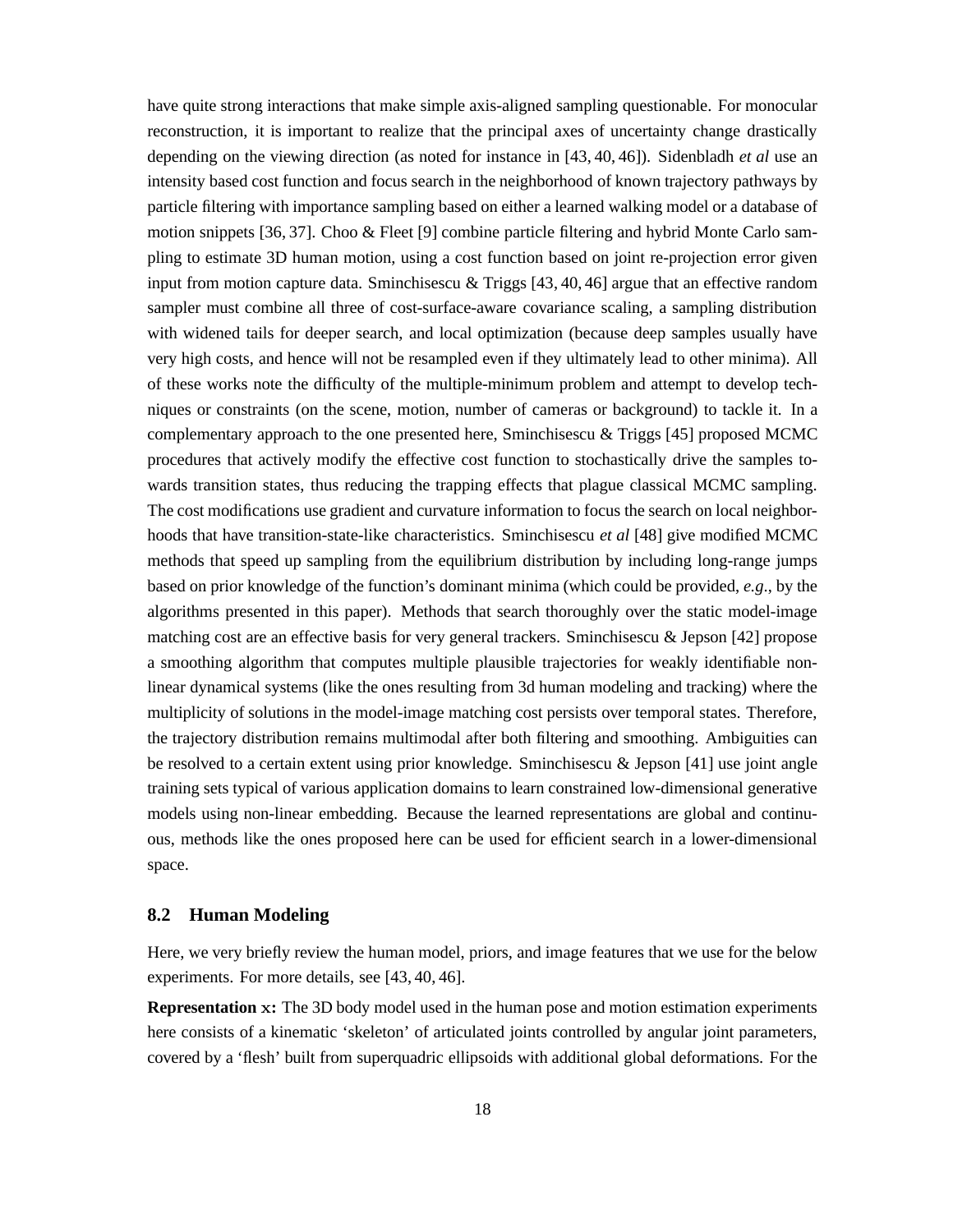experiments here we estimate typically 32 joint parameters.

**Observation Likelihood**  $p(\mathbf{r}|\mathbf{x})$ : Robust model-to-image matching cost metrics are evaluated for each predicted image feature, and the results are summed over all observations to produce the image contribution to the parameter space cost function. We use a robust combination of extracted-featurebased metrics and intensity-based ones such as optical flow and robustified normalized edge energy. We also give results for a simpler joint correspondence likelihood designed for model initialization, based on squared distances between reprojected model joints and their specified image positions.

**Prior Constraints**  $p_s(\mathbf{x})$ : The model incorporates both hard constraints (for joint angle limits) and soft priors for collision avoidance between body parts. These ensure the parameter estimates remain in the feasible region.

**Estimation:** We apply Bayes rule and minimize the total negative log-likelihood posterior probability, to give multiple locally MAP parameter estimates:

$$
\log p(\mathbf{x}|\mathbf{r}) \propto \log p_s(\mathbf{x}) + \log p(\mathbf{r}|\mathbf{x}) = \log p_s(\mathbf{x}) - \sum e(\mathbf{r}_i|\mathbf{x}) \tag{21}
$$

Here,  $p_s(\mathbf{x})$  is the prior on the model parameters that ensures feasibility,  $e(\mathbf{r}_i|\mathbf{x})$  is the cost density associated with observation  $i$ , and the sum is over all observations (assumed independent).

Equation (21) gives the model likelihood in a single image, under the model constraints but without initial state or temporal priors<sup>3</sup>. Adopting the Bayesian tracking framework, the temporal prior at time t is determined by the previous posterior  $p(\mathbf{x}_{t-1}|\mathbf{R}_{t-1})$  and the system dynamics  $p_d(\mathbf{x}_t|\mathbf{x}_{t-1})$ , where we have collected the observations at time t into vector  $\mathbf{r}_t$  and defined  $\mathbf{R}_t =$  ${\bf r}_1,\ldots,{\bf r}_t$ . The posterior at t becomes:

$$
p(\mathbf{x}_t|\mathbf{R}_t) \propto p(\mathbf{r}_t|\mathbf{x}_t) p_s(\mathbf{x}_t) \int_{\mathbf{x}_{t-1}} p_d(\mathbf{x}_t|\mathbf{x}_{t-1}) p(\mathbf{x}_{t-1}|\mathbf{R}_{t-1})
$$
(22)

Together  $p_d(\mathbf{x}_t|\mathbf{x}_{t-1})$  and  $p(\mathbf{x}_{t-1}|\mathbf{R}_{t-1})$  form the time t prior  $p(\mathbf{x}_t|\mathbf{R}_{t-1})$  for the image correspondence search (21). The integral on the r.h.s. of (22) is approximated as a mixture distribution of MAP estimates given by the local optima and their covariances from (21). See [46] for details on the approximation and [48] for methods to speed-up MCMC sampling from the equilibrium distribution using long-range jumps based on prior knowledge about minima structure.

#### **8.3 Human Pose Estimation and Inter-Frame Tracking Experiments**

Here we show examples from a set of experiments on locating local minima for pose estimation and inter-frame tracking in monocular images, using cost surfaces based on various different combinations of image cues and a 32 d.o.f. articulated human body model. The figures show examples of minima found in likelihood models based on image contours and optical flow (fig. 9), contours and silhouette-image data (fig.  $11$  – note that some of these minima can be removed using more complex

<sup>&</sup>lt;sup>3</sup>Local optima of the current observation cost are obtained using the prior initialization followed by robust constraintconsistent local optimization, as described in [43, 40, 46].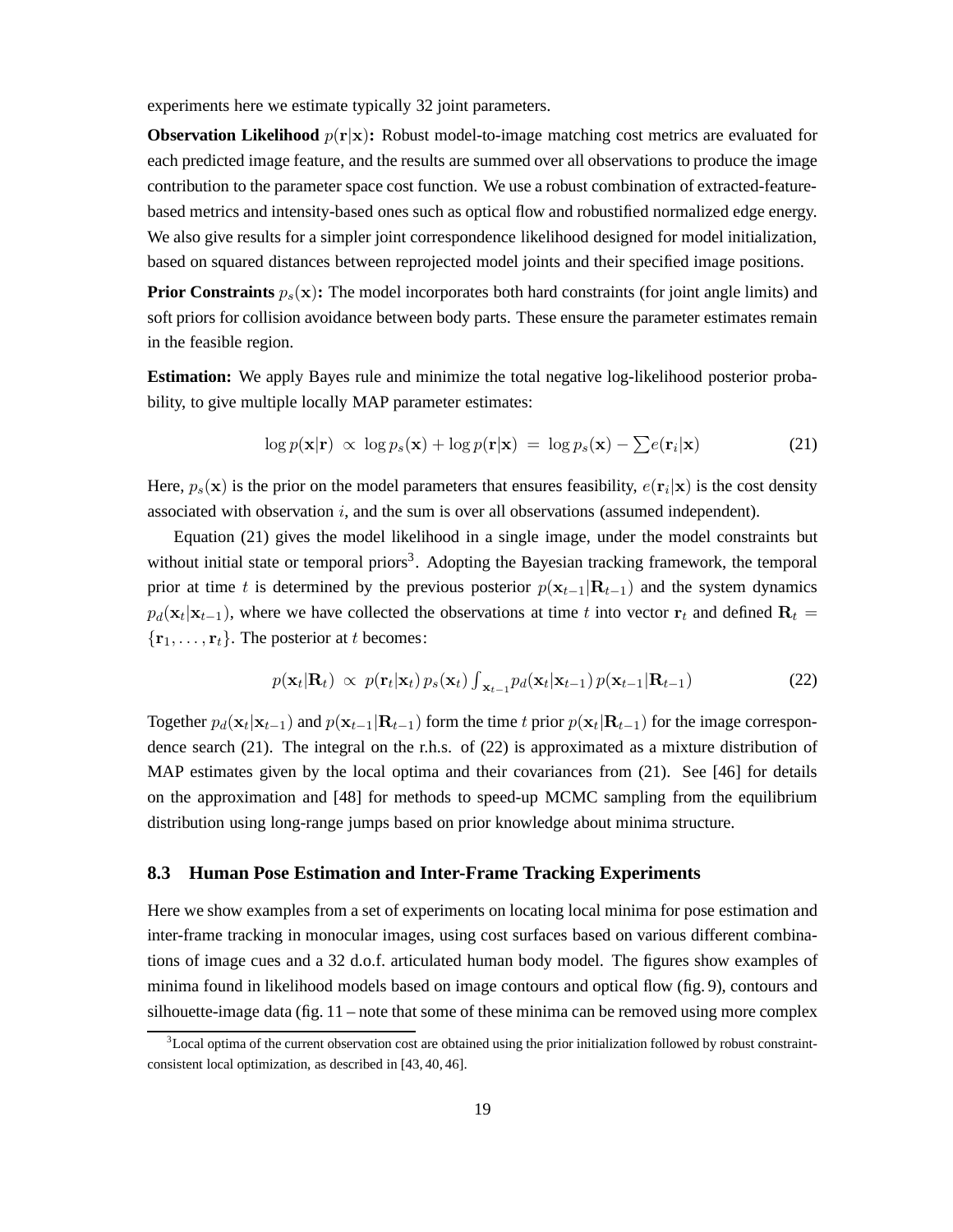

Figure 7: Summary of typical search results from a given minimum along  $\pm 32$ -eigendirections. Top row: parameter space distance and cost difference between the initial minimum and its discovered neighbors. Second row: initial minimum to transition state distances in standard deviations for a frontal pose with hypersurface sweeping, and a partly side-on one with eigenvector tracking. (See figs 12 and 13 for the corresponding for visual results).

silhouette-based cost functions, as proposed in [39]), and model-to-image joint correspondences (figs 12 and 13). We also give more extensive quantitative results in table 1. In each case, the model was initialized in a minimum found using the local optimization algorithm from [43, 40, 46], and transition state searches were initiated along its principal curvature directions. For each transition state found, local descent [43, 40, 46] was used to find the corresponding neighboring minimum. The algorithm was globalized by repeating the process from the new minima found (checking for duplicates), until either no new minima are found or the permitted total run time has elapsed.

Fig. 7 captures some more quantitative information about the methods, here for the joint correspondence cost function (see §8.2). This problem is well adapted to illustrating the algorithm, as its cost surface is highly multimodal. Of the 32 kinematic d.o.f., about 10 are subject to 'reflective' ambiguities (forwards *vs.* backwards slant in depth). This potentially creates around  $2^{10} = 1024$ local minima in the cost surface [27], although some of these are physically infeasible and hence forbidden in any constraint-consistent optimization. Indeed, given the large number of minima that exist, we find that it is very difficult to ensure initialization to the 'correct' pose with this kind of data. The first row in fig. 7 displays the parameter space and cost distances of the 56 minima found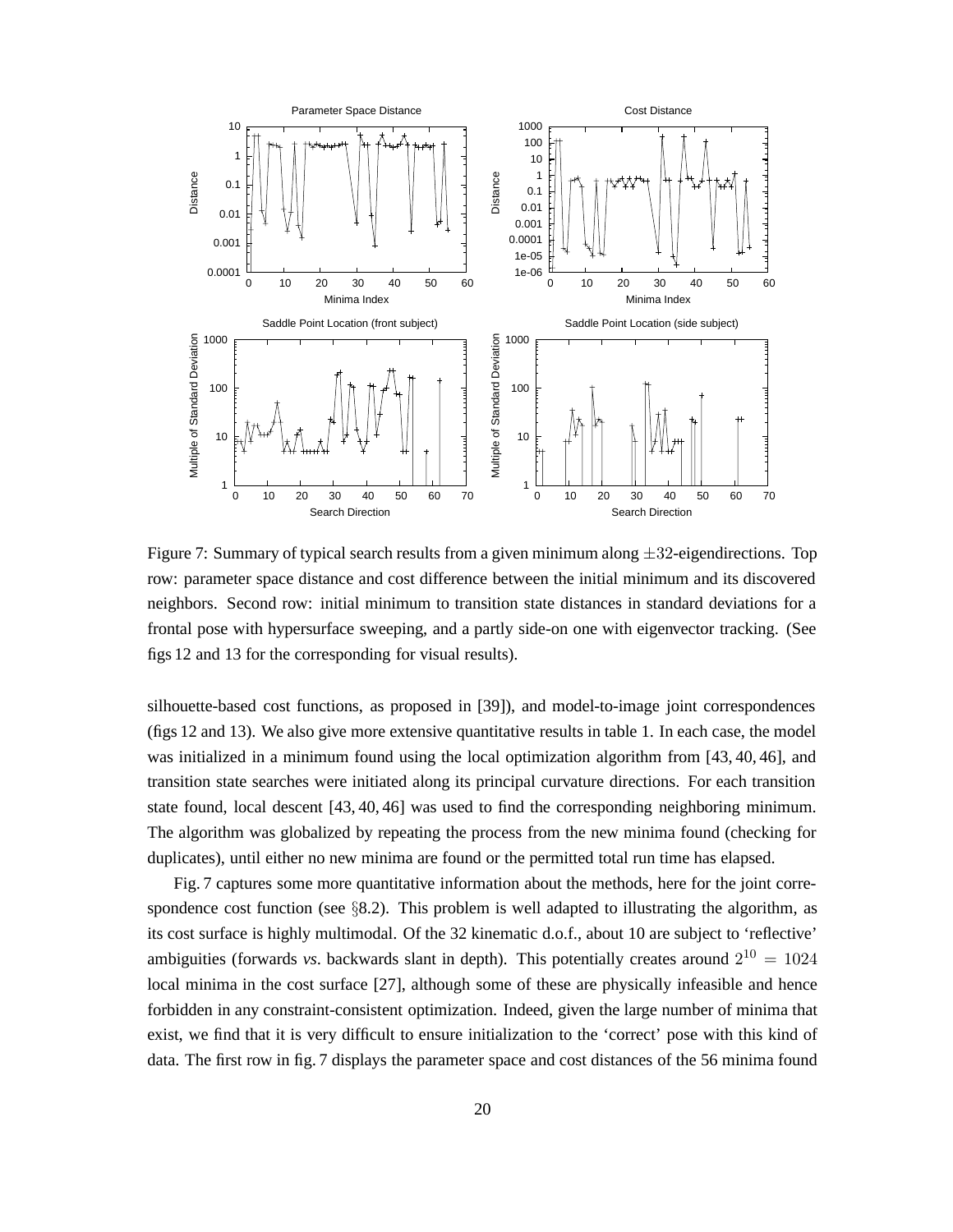

Figure 8: Top row: typical cost profiles for eigenvector tracking with soft (left) and hard (right) joint angle constraints. Soft constraints often lead to 'wall-climbing' divergences when the search hits a joint limit. The active-set projection strategy used in the hard-constraint tracker alleviates this, but introduces abrupt variations of the path direction whenever a constraint is hit, which cause the cost derivative to vary abruptly. Second row: The hyper-ellipsoid method does not require special joint limit processing — the joint constraints can just be included with the hypersurface constraint — but its cost profiles have characteristic 'sawtooth' transitions whenever the tracked minimum becomes locally unstable on the hypersurface.

during a set of 64 constrained searches (the  $\pm$  directions of the 32 eigenvectors of an initial minimum, distances being measured w.r.t. this minimum, in radians and meters for the parameter space). The second row again shows parameter space distances, but now measured in standard deviations and for saddles rather than minima, for the same frontal view and for a slightly more side-on one (fig. 12 and fig. 13). The plots reveal the structure of the cost surface, with nearby saddles at 4–10 standard deviations and progressively more remote ones at 20–50, 80–100 and 150–200 standard deviations. It follows that no multiple-minimum exploration algorithm can afford to search only within the 'natural' covariance scale of its current minima: significantly deeper sampling is needed to capture even nearby minima (as previously noted, *e.g*. by [43, 46]).

In fig. 8 we show sample cost profiles for typical runs of joint-constrained eigenvector following (top) and hypersurface sweeping (bottom) search. In the eigenvector method, it is preferable to represent the joint limits using a 'hard' active set strategy by projecting the tracking direction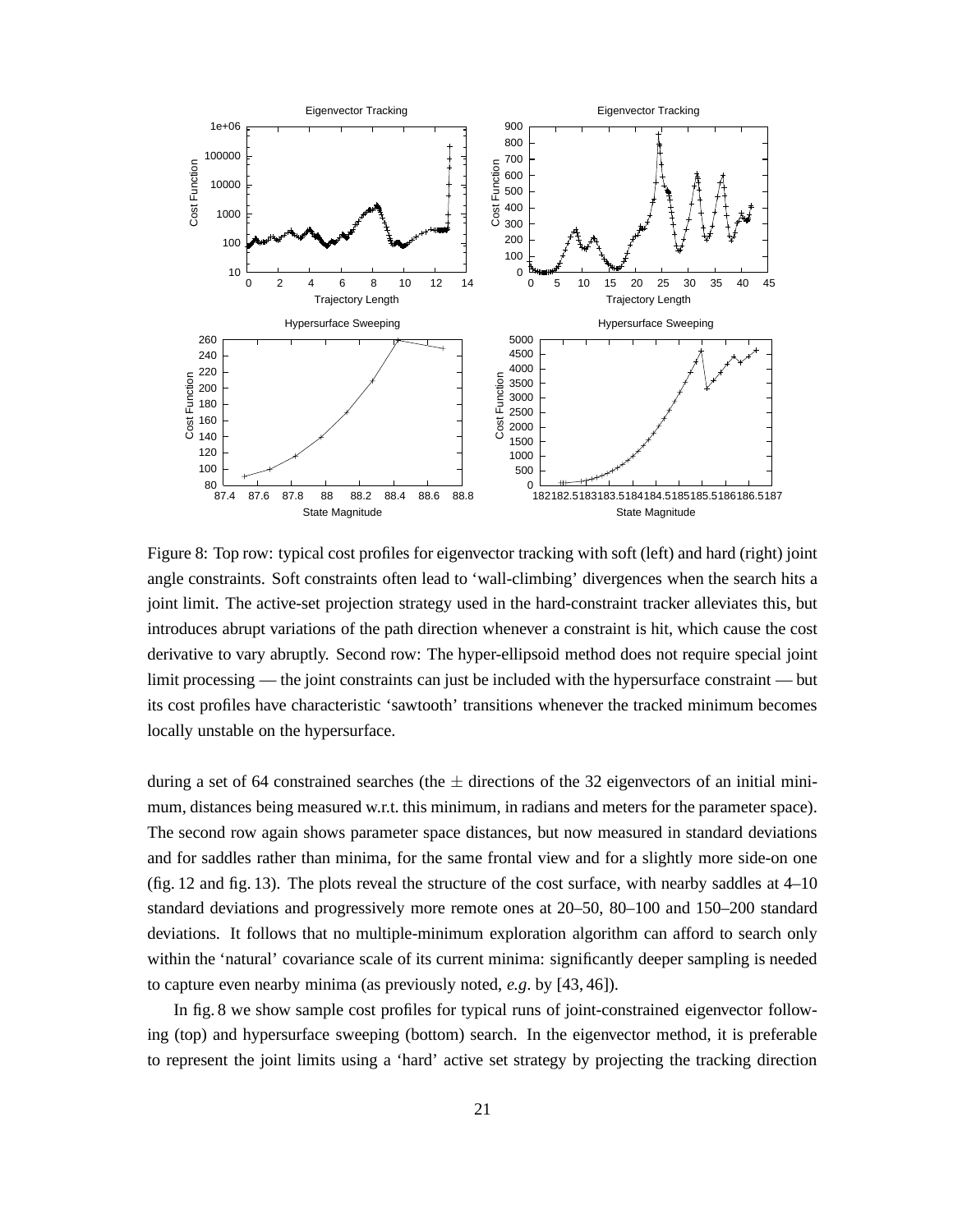

Figure 9: Minima of image-based cost functions: contour and optical flow likelihood. The model is initialized in one minimum (second figure), and search trajectories for other minima (along different principal curvature directions) are initiated from there. The other figures show some of the other minima found. These correspond to incorrect contour assignments or to configurations where the intensity robustifiers turn off (see text).

onto the active constraint set (row 1 right) rather than soft constraints (row 1 left): the stiff 'cost walls' induced by the soft constraints tend to force the eigenvector follower into head-on collision with the wall, with the cost climbing rapidly to infinity. The active set strategy avoids this problem at the price of more frequent direction changes as the joint limits switch on and off (row 1 right). The hyper-ellipsoid method (row 2) produces trajectories that do not require special joint limit processing, but its cost profiles have characteristic sawtooth edges (row 2 right) associated with sudden state readjustments on the hypersphere at points where the tracked minimum becomes locally unstable $4$ .

Figs 9 and 11 show minima for costs based on various combinations of image cues. In fig. 9 the minima correspond to a small interframe motion, using contour and robust optical flow information. This case has relatively few, but closely spaced local minima owing to the smoothing/quadratic effect of the flow. (Remoter minima do still exist at points where the robust contributions of sets of flow measurements turn off, particularly when these coincide with incorrect edge assignments). Fig. 11 shows minima arising from a silhouette and edge based cost function. To illustrate why such minima occur, we first run a toy experiment [39], that moves a model forearm over an image forearm — see fig. 10. As one can see in the bottom row, the cost has multiple minima, essentially owing to the attribution of both model edges to different sections of the same image edge. Fig. 11 shows how such incorrect limb assignments affect the full model. The minima shown include 'reflective' (depth-related) ambiguities, incorrect edge assignments and singular 'inside-silhouette' configurations (some of these can be alleviated to some extent by augmenting the contour and silhouette likelihood terms as in [39]).

<sup>&</sup>lt;sup>4</sup>Note the different sources of trajectory instabilities in the two methods: in eigenvector tracking they are due to the projection of the current trajectory step onto the joint-constraint surface, while for hypersurface sweeping, the joint constraints can be enforced alongside the hypersurface one but there are instabilities due to topological transitions of within-constraint minima.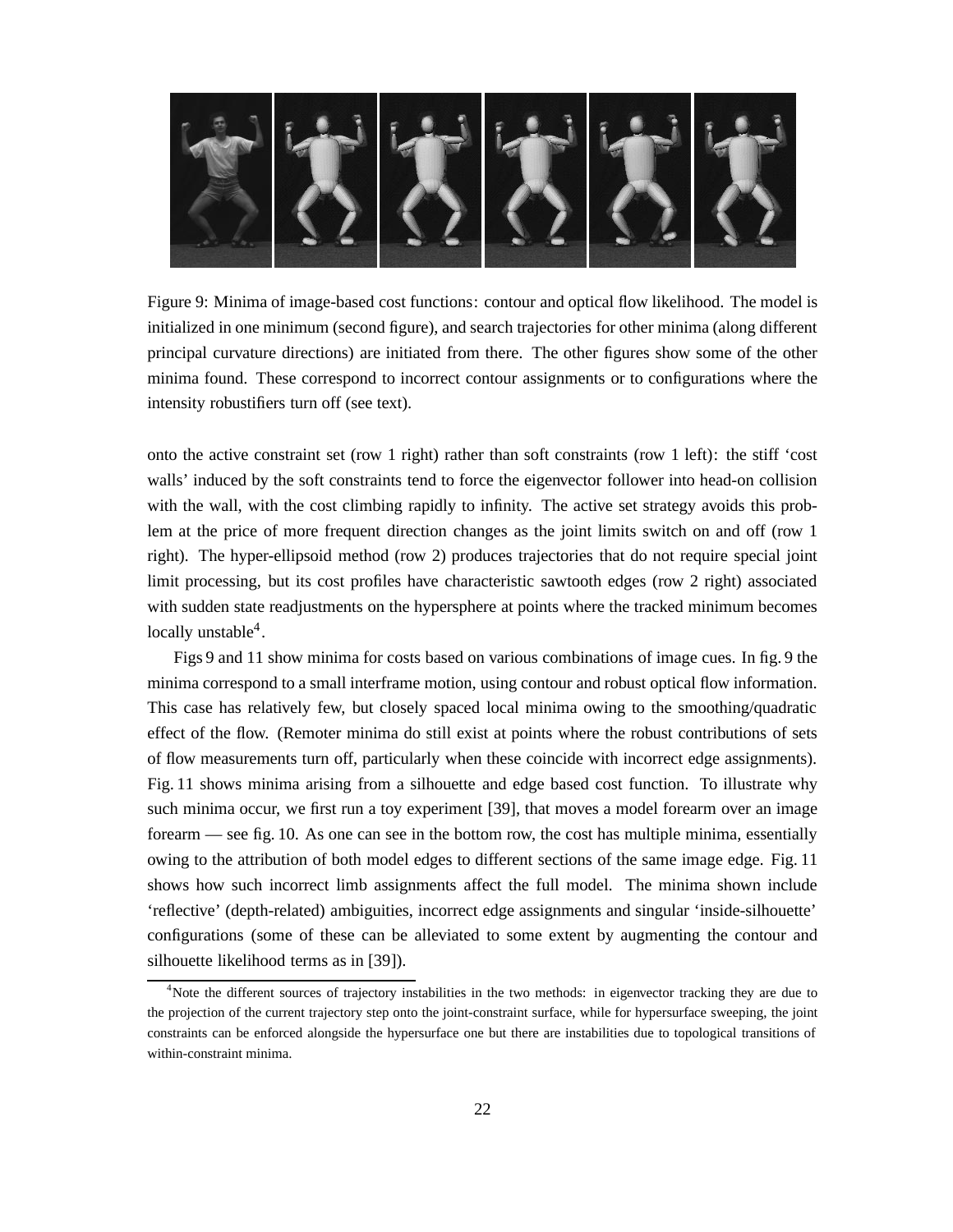



Figure 10: Cost Function Experiment. The elbow joint is varied as shown in the top row, and the corresponding edge cost is monitored. The corresponding cost function profile is multi-modal, with characteristic 'shoulders' in which one edge of the image limb contributes to the matching cost of the opposite edge of the model limb. These persist even when further visual cues (here a silhouette term) are fused into the cost.

Figs 12 and 13 show depth/pose ambiguities for frontal and half-profile views, under the model to image joint correspondence cost function (which is not subject to image matching ambiguities). The flexible and hard-to-observe arm-shoulder complex tends to induce more minima than the legs. We also find that profile views (fig. 13) tend to generate fewer minima than frontal ones (fig. 12), perhaps due to presence of body-part non-self-intersection and joint constraints that render many 'purely reflective' minima infeasible.

Finally, to provide a more quantitative evaluation of the minimum finding efficiency of the eigenvector-tracking and hypersurface-sweeping algorithms, we selected 6 initial minima for a frontal view and 6 more for a half-profile view, using the joint correspondence cost function and our 32 d.o.f. body model. Starting from these configurations, we initiated transition state searches along the  $\pm 32$ -eigendirections at each minimum, giving a total of  $12 \times 64 = 768$  search trials for each algorithm. In this experiment we also set an upper-bound of 50 iterations per search (the search is counted as a failure if a saddle has not been found at this point). Table 1 reports the number of minima found by each method, and the medians and standard deviations of their parameter space distances and function values. Both methods locate neighboring minima with good success rates.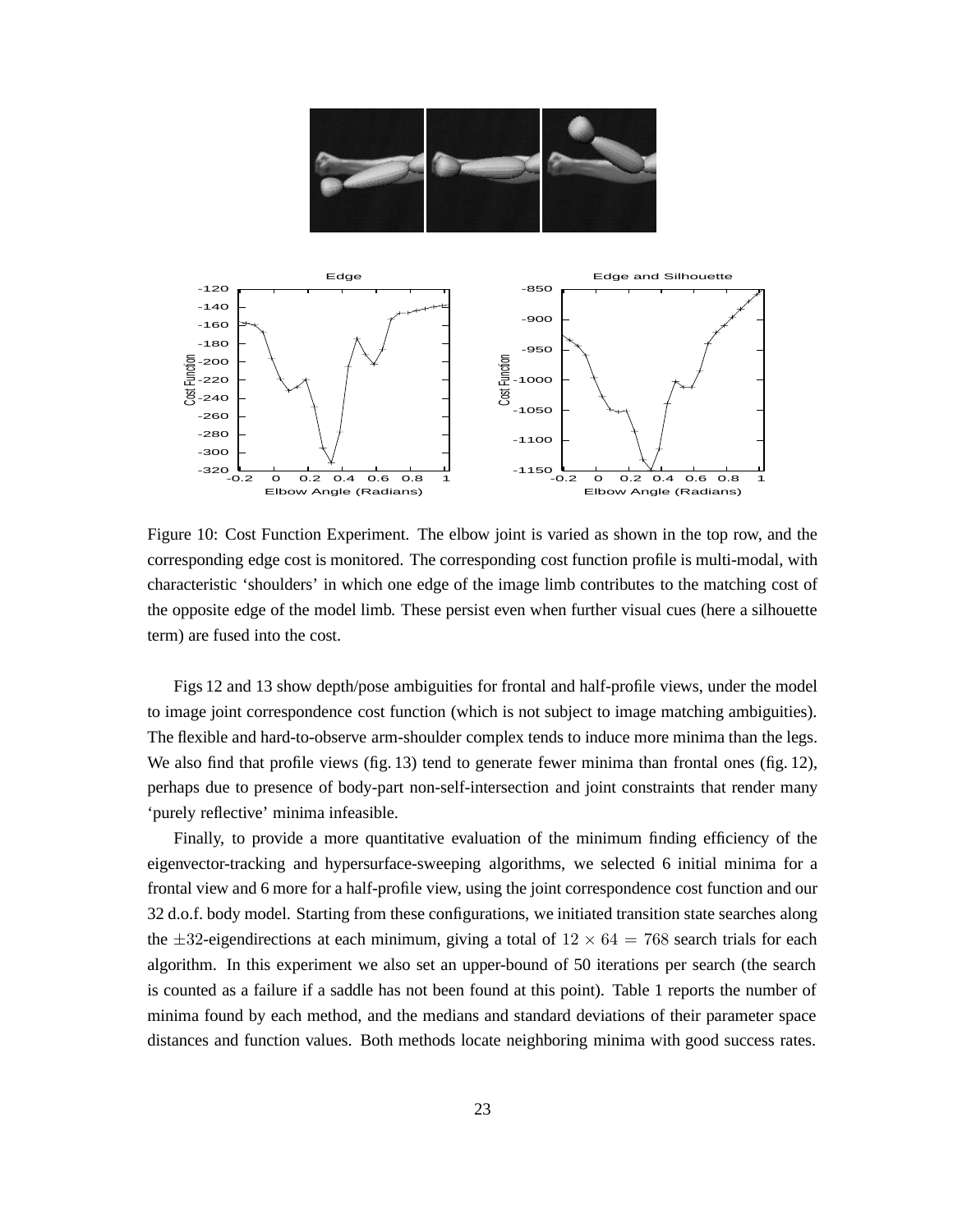

Figure 11: Minima of image-based cost functions: contour and silhouette likelihood. The model is initialized at one minimum (fig. 9, second figure) and search trajectories for other minima are initiated from there. The minima shown include 'reflective' (depth-related) ambiguities, incorrect edge assignments and singular 'inside-silhouette' configurations. More complex silhouette-based cost functions, as proposed in [39] can be further used eliminate some of the latter spurious minima (see text).

In this experiment, hypersurface sweeping locates a few more minima than eigenvector tracking (60% *vs*. 55%), but also finds slightly more remote and higher cost minima. When successful, the eigenvector tracking method typically needs around 17–19 iterations to locate a transition state, whereas hypersurface sweeping needs about 14–16. In contrast, once a transition state is located, local descent finds the neighboring minimum in around 7–10 iterations.

Computationally, the cost of an iteration is determined by function evaluation costs and by the cost of Hessian manipulation for each method. These in turn depend on the number of measurements and the dimension of the parameter space, respectively. ET needs eigendecomposition of the Hessian which is about 4-5 times more expensive than the Cholesky decomposition required for a local descent iteration. HS needs Hessian eigendecomposition only for the initial selection of the hypersurface shape, and any subsequent step involves a local optimization that in practice, we found, converged in about 3-5 iterations. For the articulated pose problem studied here, we also found that the above differences are dominated by the cost function evaluation, the manipulation of the Hessian being comparatively fast for 32 dimensions. For example, on a 2.2Ghz Pentium processor, the average iteration cost for the simple joint correspondence cost function was about 0.14s for local descent, and about 0.31s for ET and 0.62s for HS. For more expensive image-based cost functions, the timings were 1.21s for local descent, 1.67s for ET and 4.42s for HS.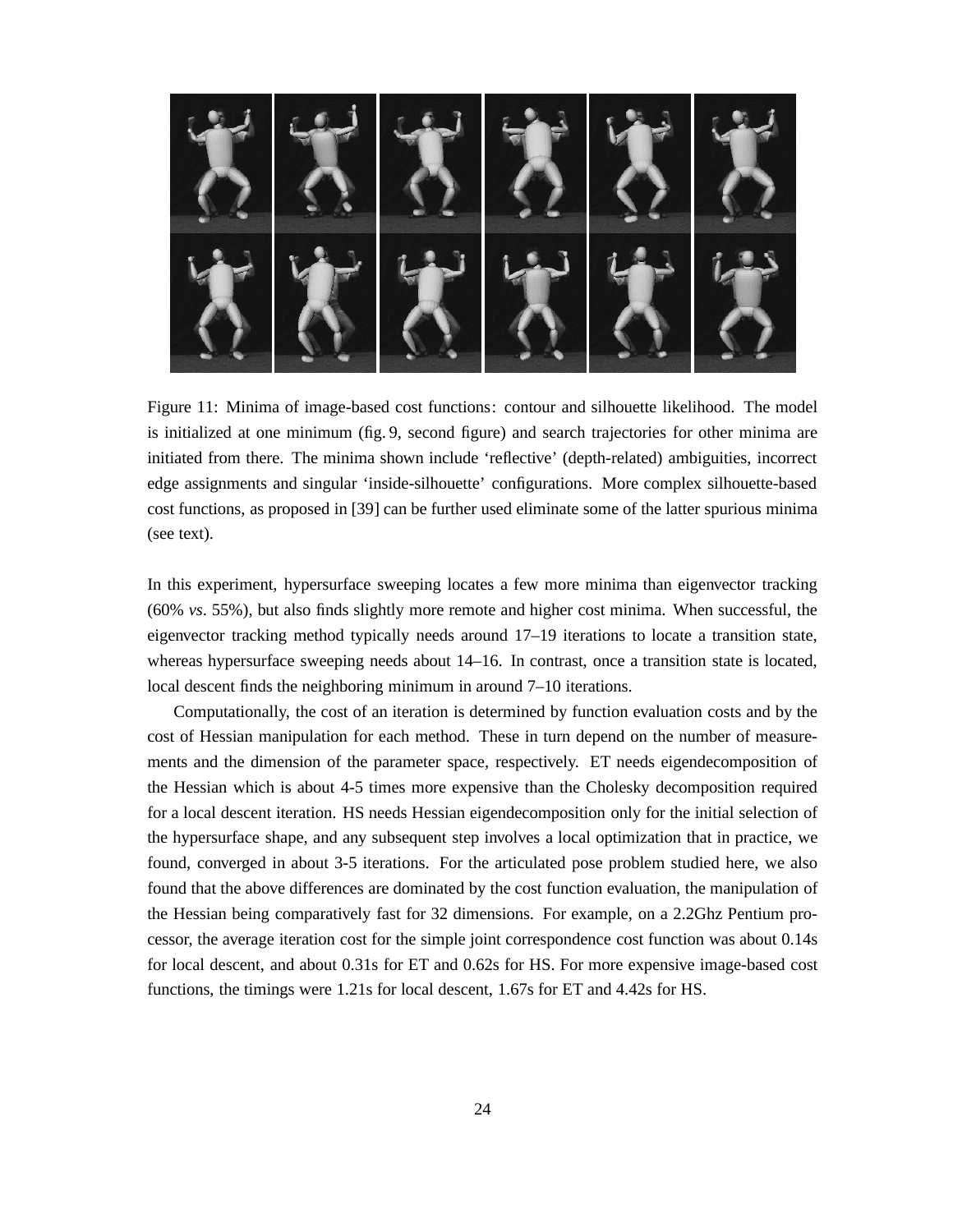

Figure 12: 'Reflective' kinematic ambiguities under the model/image joint correspondence cost function in a frontal view. The model is initialized at one minimum (second row, leftmost figure), and search trajectories are initiated for other minima along different principal curvature directions. The images show some of the new minima found, from the original camera viewpoint (superposed on the source image) and from a synthetic overhead viewpoint. Note the pronounced forwardsbackwards character of these reflective minima, and the large parameter space distances that often separate them.

# **9 Conclusions and Research Directions**

This paper has described two classes of deterministic, local optimization based algorithms for finding 'transition states' (saddle points with 1 negative eigenvalue), and hence neighboring minima, of high-dimensional cost functions with multiple minima. These methods allow us to build topological 'roadmaps' of the nearby local minima and the transition states that lead to them. They are based on methods developed in computational chemistry, but here generalized, clarified and adapted for use in computational vision. Experiments on the difficult problem of articulated 3D human pose from monocular images show that our algorithms can stably and efficiently recover large numbers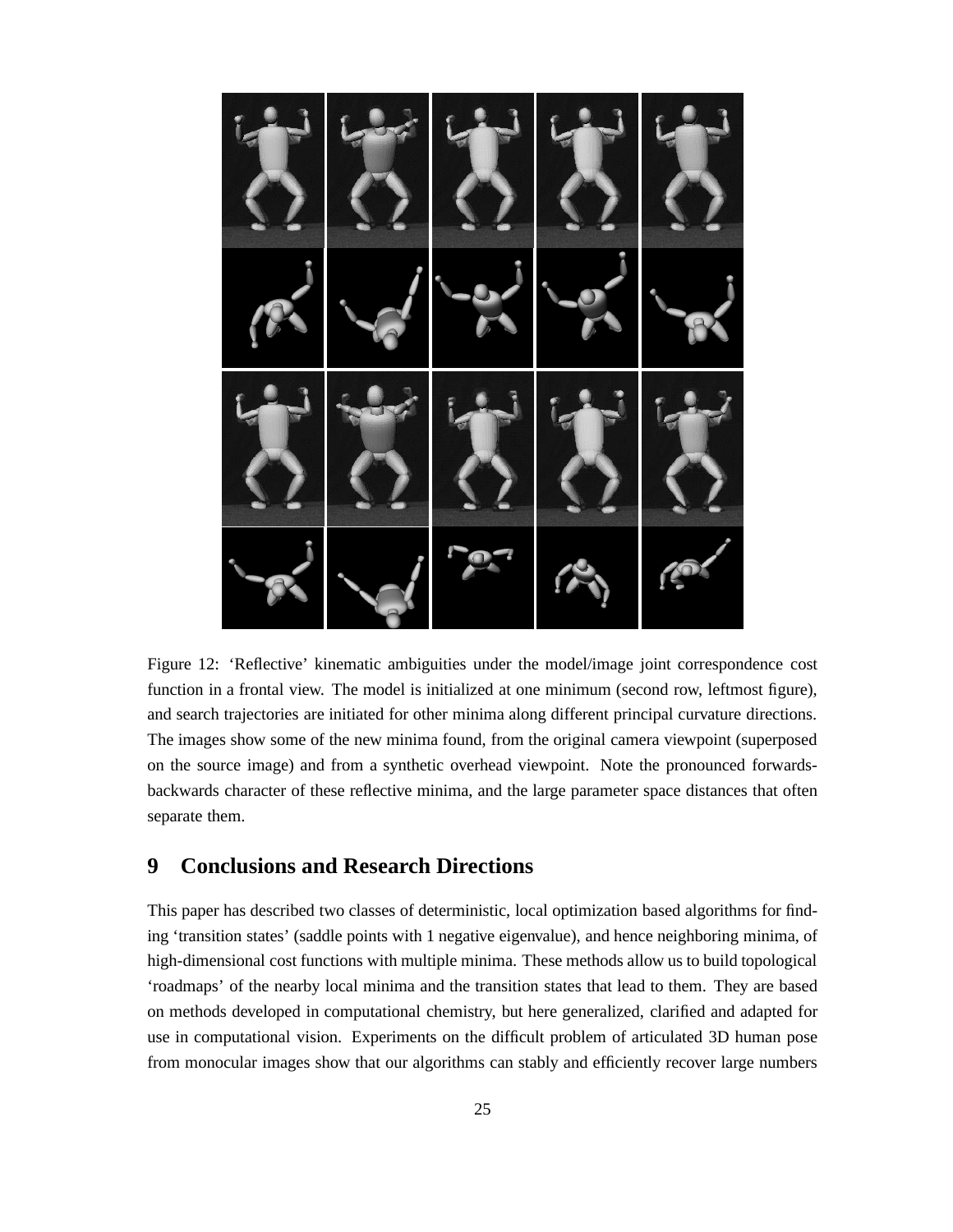

Figure 13: 'Reflective' kinematic ambiguities under the model/image joint correspondence cost function, for a half-profile view. For explanation, see fig. 12 caption.

| <b>METHOD</b> | NUMBER OF              | <b>MEDIAN PARAMETER</b> | <b>MEDIAN STANDARD</b> | <b>MEDIAN COST</b> |
|---------------|------------------------|-------------------------|------------------------|--------------------|
|               | <b>DETECTED MINIMA</b> | <b>DISTANCE</b>         | <b>DEVIATIONS</b>      |                    |
| ET            | 421 (55%)              | 4.45                    | 79.6                   | 3.39               |
| HS            | 457 (60%)              | 5.01                    | 91.6                   | 3.87               |

Table 1: Quantitative results for the distribution of minima found by eigenvector tracking and hypersurface sweeping. The results represent a total of 768 local searches (forwards and backwards along the 32-eigendirections of 6 frontal and 6 half-profile minima). Hypersurface sweeping finds 9% more minima than eigenvector tracking, but they are about 12–15% further away and have about 14% higher cost on average.

of nearby transition states and minima, but also serve to underline the very large numbers of minima that exist in this problem.

Our methods should be useful for many other minimum-rich problems in vision, including structure from motion. They could also potentially be used to quantify the degree of ambiguity of different cost functions, which in the long term may aid the design of less ambiguous cost functions based on higher-level features and groupings.

Although the current methods are a great improvement over previous ones, they are not foolproof and much remains to be done in this area. Damped Newton iteration is useful for refining estimated saddle points but its convergence domain is too limited for general use. Eigenvector tracking extends the convergence domain but can be sensitive to the 'same eigenvector' heuristic used. Hypersurface sweeping is better founded in that it provides some guarantee of global progress, but no single sweep finds all saddle points and it is more complex to implement. Future research directions include deriving heuristics to select promising up-hill directions for search initialization,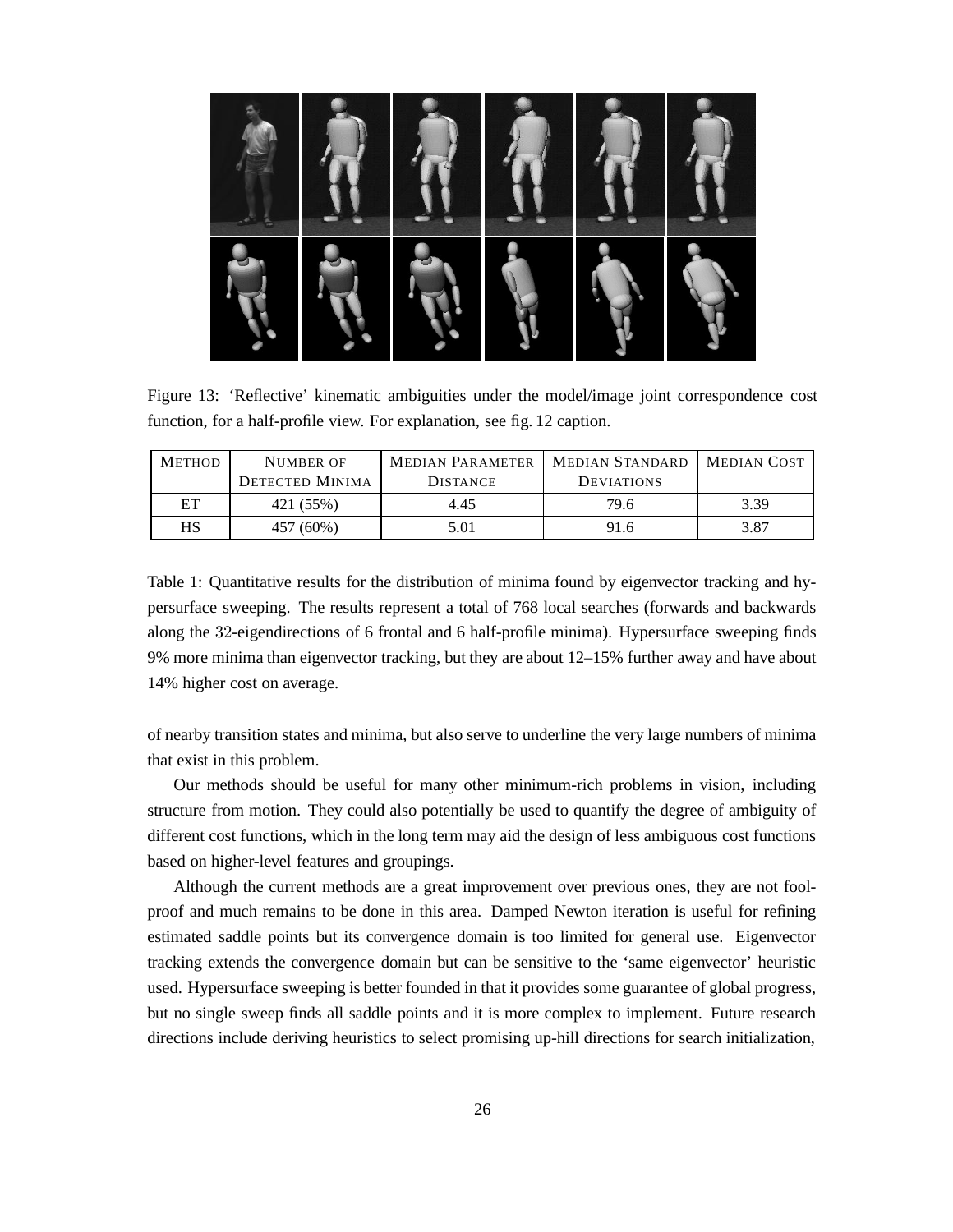and an analysis of the benefits of different types of hypersurfaces and of ways to adaptively evolve them based on the local cost function structure. It should be also interesting to explore the use of local saddle point moves as alternatives to less informed long range Markov-chain steps in stochastic simulations.

# **Acknowledgements**

This work was begun while the first author was a PhD student at INRIA Rhône-Alpes. It was supported by an Eiffel Scholarship, the EU R&D project VIBES. We thank Alexandru Telea at Eindhoven University of Technology, for generous help with the visualization tools used to display the results in this paper.

## **References**

- [1] Y. Abashkin and N. Russo. Transition State Structures and Reaction Profiles from Constrained Optimization Procedure. Implementation in the Framework of Density Functional Theory. *J. Chem. Phys.*, 1994.
- [2] Y. Abashkin, N. Russo, and M. Toscano. Transition States and Energy Barriers from Density Functional Studies: Representative Isomerization Reactions. *International Journal of Quantum Chemistry*, 1994.
- [3] N. Anderson and G. R. Walsh. A Graphical Method for a Class of Branin Trajectories. *Journal of Optimization Theory and Applications*, 1986.
- [4] G. T. Barkema. Event-Based Relaxation of Continuous Disordered Systems. *Physical Review Letters*, 77(21), 1996.
- [5] J. M. Bofill. Updated Hessian Matrix and the Restricted Step Method for Locating Transition Structures. *Journal of Computational Chemistry*, 15(1):1–11, 1994.
- [6] F. Branin and S. Hoo. A Method for Finding Multiple Extrema of a Function of n Variables. *Numerical Methods of Nonlinear Optimization*, 1972.
- [7] C. J. Cerjan and W. H. Miller. On Finding Transition States. *J. Chem. Phys.*, 75(6), 1981.
- [8] A. Chiuso, R. Brockett, and S. Soatto. Optimal Structure from Motion: Local Ambiguities and Global Estimates. *International Journal of Computer Vision*, 39(3):195–228, 2000.
- [9] K. Choo and D. Fleet. People Tracking Using Hybrid Monte Carlo Filtering. In *IEEE International Conference on Computer Vision*, 2001.
- [10] G. M. Crippen and H. A. Scheraga. Minimization of Polypeptide Energy. XI. The Method of Gentlest Ascent. *Archives of Biochemistry and Biophysics*, 144:462–466, 1971.
- [11] P. Culot, G. Dive, V. H. Nguyen, and J. M. Ghuysen. A Quasi-Newton Algorithm for First-Order Saddle Point Location. *Theoretica Chimica Acta*, 82:189–205, 1992.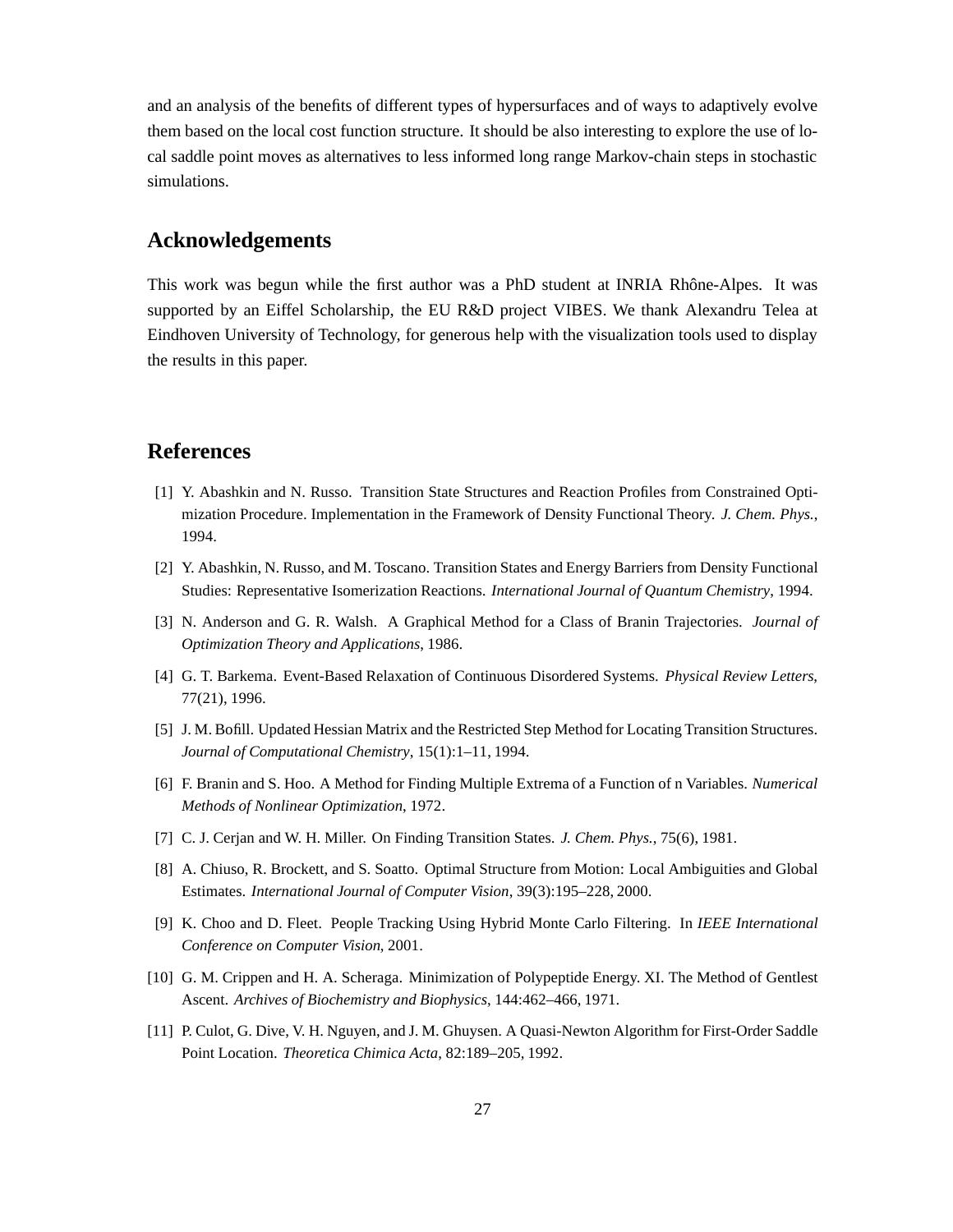- [12] J. Deutscher, A. Blake, and I. Reid. Articulated Body Motion Capture by Annealed Particle Filtering. In *IEEE International Conference on Computer Vision and Pattern Recognition*, 2000.
- [13] J. Deutscher, A. Davidson, and I. Reid. Articulated Partitioning of High Dimensional Search Spacs associated with Articulated Body Motion Capture. In *IEEE International Conference on Computer Vision and Pattern Recognition*, 2001.
- [14] I. Fiodorova. Search for the Global Optimum of Multiextremal Problems. *Optimal Decision Theory*, 1978.
- [15] R. Fletcher. Practical Methods of Optimization. In *John Wiley*, 1987.
- [16] D. Gavrila and L. Davis. 3-D Model Based Tracking of Humans in Action: A Multiview Approach. In *IEEE International Conference on Computer Vision and Pattern Recognition*, pages 73–80, 1996.
- [17] R. Ge. The Theory of the Filled Function Method for Finding a Global Minimizer of a Nonlinearly Constrained Minimization Problem. *J. of Comp. Math.*, 1987.
- [18] F. Glover. Tabu search part II. *ORSA Journal of Computing 2*, pages 4–32, 1990.
- [19] A. Goldstein and J. Price. On Descent from Local Minima. *Mathematics of Computation*, 1971.
- [20] A. Griewank. Generalized Descent for Global Optimization. *Journal of Optimization Theory and Applications*, 1981.
- [21] T. Helgaker. Transition-State Optimizations by Trust-Region Image Minimization. *Chemical Physics Letters*, 182(5), 1991.
- [22] G. Henkelman and H. Jonsson. A Dimer Method for Finding Saddle Points on High Dimensional Potential Surfaces Using Only First Derivatives. *J. Chem. Phys.*, 111(15):7011–7022, 1999.
- [23] R. L. Hilderbrandt. Application of Newton-Raphson Optimization Techniques in Molecular Mechanics Calculations. *Computers & Chemistry*, 1:179–186, 1977.
- [24] F. Jensen. Locating Transition Structures by Mode Following: A Comparison of Six Methods on the Ar<sup>8</sup> Lennard-Jones potential. *J. Chem. Phys.*, 102(17):6706–6718, 1995.
- [25] P. Jorgensen, H. J. A. Jensen, and T. Helgaker. A Gradient Extremal Walking Algorithm. *Theoretica Chimica Acta*, 73:55–65, 1988.
- [26] S. Kirkpatrick, C. Gelatt, and M. Vecchi. Optimization by Simulated Annealing. *Science*, 1983.
- [27] H. J. Lee and Z. Chen. Determination of 3D Human Body Postures from a Single View. *Computer Vision, Graphics and Image Processing*, 30:148–168, 1985.
- [28] A. Levy and A. Montalvo. The Tunneling Algorithm for the Global Minimization of Functions. *SIAM J. of Stat. Comp.*, 1985.
- [29] D. Morris and J. Rehg. Singularity Analysis for Articulated Object Tracking. In *IEEE International Conference on Computer Vision and Pattern Recognition*, pages 289–296, 1998.
- [30] N. Mousseau and G. T. Berkema. Traveling Through Potential Energy Lanscapes of Desordered Materials: The Activation-Relaxation Technique. *Physical Review E*, 57(2), 1998.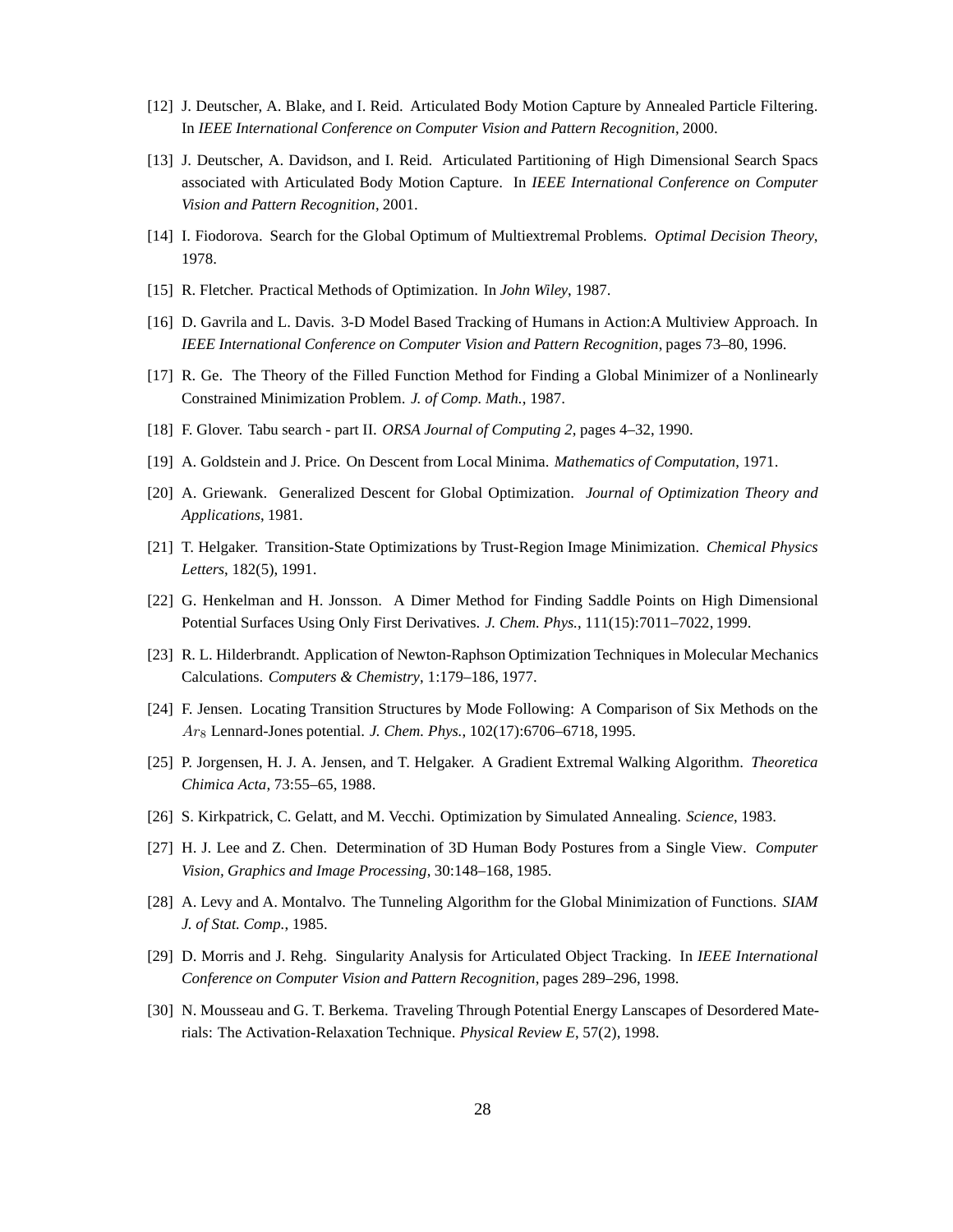- [31] L. J. Munro and D. J. Wales. Defect Migration in Crystalline Silicon. *Physical Review B*, 59(6):3969– 3980, 1999.
- [32] R. Neal. Annealed Importance Sampling. *Statistics and Computing*, 11:125–139, 2001.
- [33] J. Nichols, H. Taylor, P. Schmidt, and J. Simons. Walking on Potential Energy Surfaces. *J. Chem. Phys.*, 92(1), 1990.
- [34] J. Oliensis. The Error Surface for Structure from Motion. Technical report, NECI, 2001.
- [35] E. M. Sevick, A. T. Bell, and D. N. Theodorou. A Chain of States Method for Investigating Infrequent Event Processes Occuring in Multistate, Multidimensional Systems. *J. Chem. Phys.*, 98(4), 1993.
- [36] H. Sidenbladh, M. Black, and D. Fleet. Stochastic Tracking of 3D Human Figures Using 2D Image Motion. In *European Conference on Computer Vision*, 2000.
- [37] H. Sidenbladh, M. Black, and L. Sigal. Implicit Probabilistic Models of Human Motion for Synthesis and Tracking. In *European Conference on Computer Vision*, 2002.
- [38] J. Simons, P. Jorgensen, H. Taylor, and J. Ozmen. Walking on Potential Energy Surfaces. *J. Phys. Chem.*, 87:2745–2753, 1983.
- [39] C. Sminchisescu. Consistency and Coupling in Human Model Likelihoods. In *IEEE International Conference on Automatic Face and Gesture Recognition*, pages 27–32, Washington D.C., 2002.
- [40] C. Sminchisescu. *Estimation Algorithms for Ambiguous Visual Models–Three-Dimensional Human Modeling and Motion Reconstruction in Monocular Video Sequences*. PhD thesis, Institute National Politechnique de Grenoble (INRIA), July 2002.
- [41] C. Sminchisescu and A. Jepson. Generative Modeling for Continuous Non-Linearly Embedded Visual Inference. In *International Conference on Machine Learning*, Banff, 2004.
- [42] C. Sminchisescu and A. Jepson. Variational Mixture Smoothing for Non-Linear Dynamical Systems. In *IEEE International Conference on Computer Vision and Pattern Recognition*, Washington D.C., 2004.
- [43] C. Sminchisescu and B. Triggs. Covariance-Scaled Sampling for Monocular 3D Body Tracking. In *IEEE International Conference on Computer Vision and Pattern Recognition*, volume 1, pages 447– 454, Hawaii, 2001.
- [44] C. Sminchisescu and B. Triggs. Building Roadmaps of Local Minima of Visual Models. In *European Conference on Computer Vision*, volume 1, pages 566–582, Copenhagen, 2002.
- [45] C. Sminchisescu and B. Triggs. Hyperdynamics Importance Sampling. In *European Conference on Computer Vision*, volume 1, pages 769–783, Copenhagen, 2002.
- [46] C. Sminchisescu and B. Triggs. Estimating Articulated Human Motion with Covariance Scaled Sampling. *International Journal of Robotics Research*, 22(6):371–393, 2003.
- [47] C. Sminchisescu and B. Triggs. Kinematic Jump Processes for Monocular 3D Human Tracking. In *IEEE International Conference on Computer Vision and Pattern Recognition*, volume 1, pages 69–76, Madison, 2003.
- [48] C. Sminchisescu, M. Welling, and G. Hinton. A Mode-Hopping MCMC Sampler. Technical Report CSRG-478, University of Toronto, submitted to *Machine Learning Journal*, September 2003.